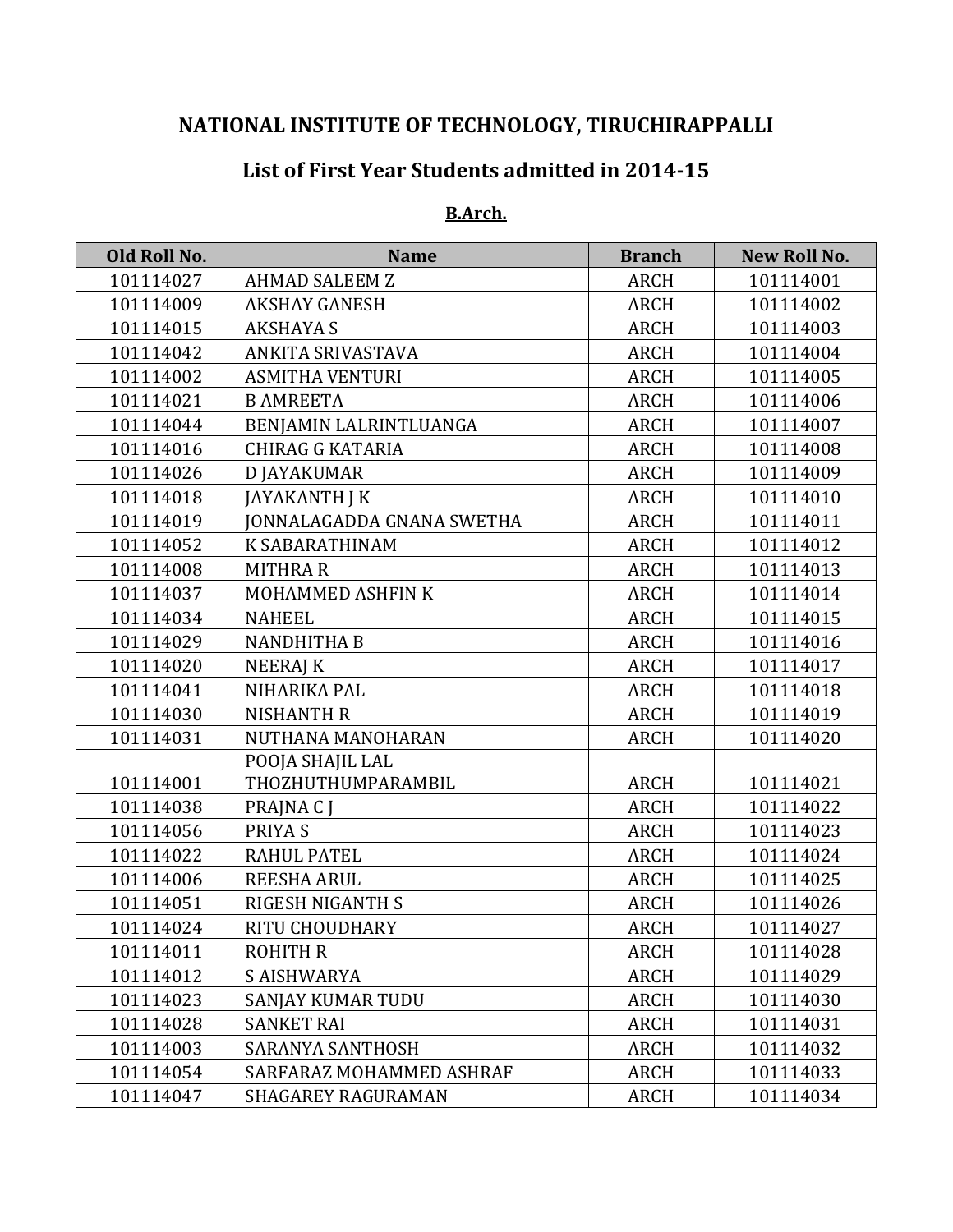| 101114055 | SIMHACHALAM VYSHALI         | <b>ARCH</b> | 101114035 |
|-----------|-----------------------------|-------------|-----------|
| 101114010 | <b>SNEHAAS</b>              | <b>ARCH</b> | 101114036 |
| 101114039 | SOWNDHARYA V                | <b>ARCH</b> | 101114037 |
| 101114005 | <b>STEPHY ANN TOMY</b>      | <b>ARCH</b> | 101114038 |
| 101114017 | <b>SUBASH KANNAN S</b>      | <b>ARCH</b> | 101114039 |
| 101114057 | SUDAM DIVYA JYOTHI          | <b>ARCH</b> | 101114040 |
| 101114035 | SUDHARSANAKESAVAN T C       | <b>ARCH</b> | 101114041 |
| 101114040 | <b>SUNIL RAGHAVENDHER K</b> | <b>ARCH</b> | 101114042 |
| 101114033 | <b>T R RADHAKRISHNAN</b>    | <b>ARCH</b> | 101114043 |
| 101114032 | <b>TALLURU NAMDEV</b>       | <b>ARCH</b> | 101114044 |
| 101114050 | <b>UMMENDRAV</b>            | <b>ARCH</b> | 101114045 |
| 101114043 | V LAXMI SRAVANI             | <b>ARCH</b> | 101114046 |
| 101114025 | <b>VENKAT RAVI KIRAN G</b>  | <b>ARCH</b> | 101114047 |
| 101114014 | <b>VIGNESH KIRAN R</b>      | <b>ARCH</b> | 101114048 |
| 101114045 | <b>VIMAL KUMAR A</b>        | <b>ARCH</b> | 101114049 |
| 101114053 | VISHAL VAIDHYANATHAN        | <b>ARCH</b> | 101114050 |
| 101114046 | YOGESH T M                  | <b>ARCH</b> | 101114051 |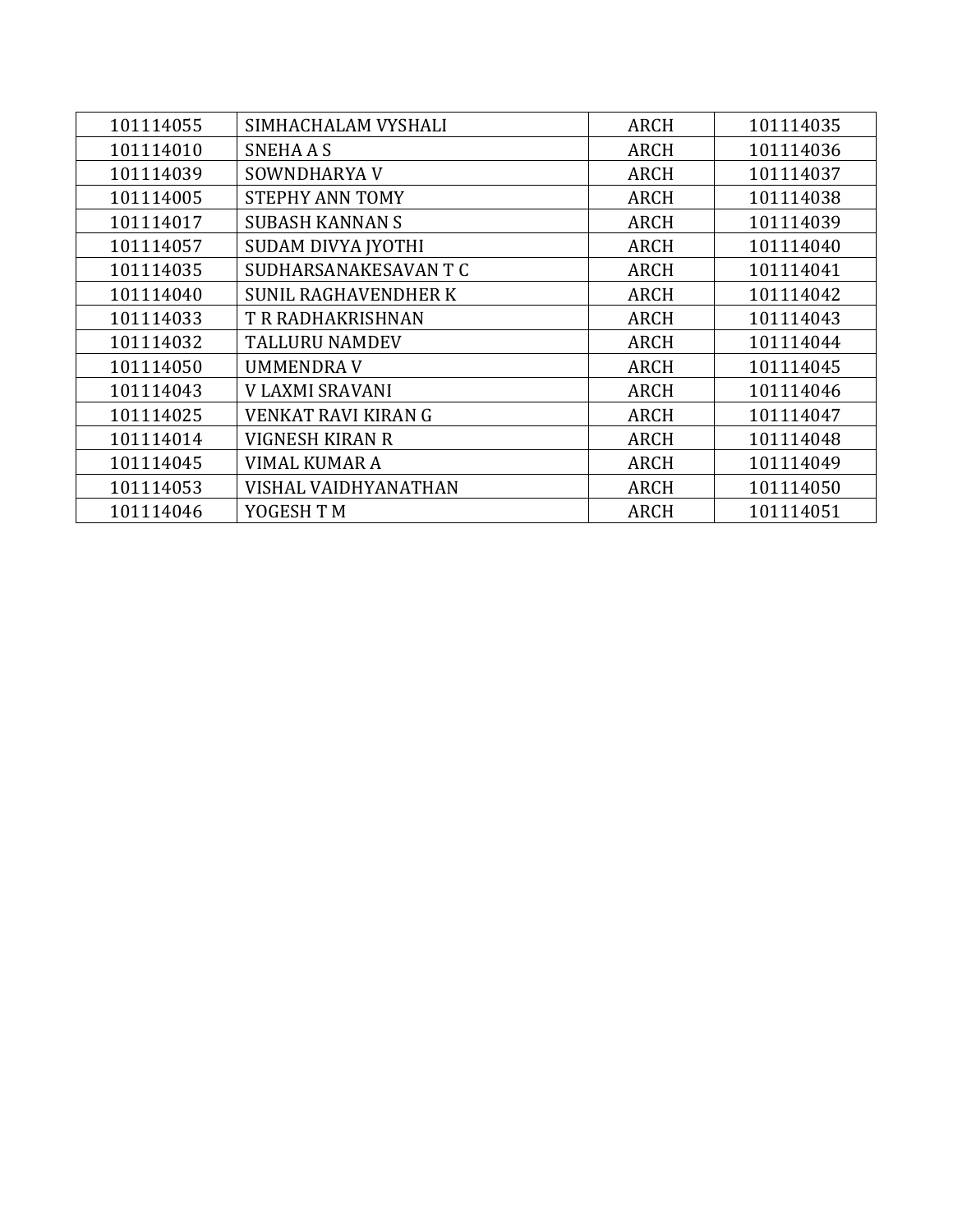# **B.Tech. (Chemical Engineering)**

| Old Roll No. | <b>Name</b>                   | <b>Branch</b> | <b>New Roll No.</b> |
|--------------|-------------------------------|---------------|---------------------|
| 112114045    | A BALAJI GANESH               | <b>CHL</b>    | 102114001           |
| 102114027    | A THEJ THANAY                 | <b>CHL</b>    | 102114002           |
| 102114035    | ААДНІТТНУАА Н                 | <b>CHL</b>    | 102114003           |
| 102114025    | <b>ABHISHEK RAO</b>           | <b>CHL</b>    | 102114004           |
| 102114008    | <b>AKASH AJIT WARTY</b>       | <b>CHL</b>    | 102114005           |
| 102114002    | ANIRUDH VASUDEVAN CHARI       | <b>CHL</b>    | 102114006           |
| 114114094    | <b>ANSH TAYAL</b>             | <b>CHL</b>    | 102114007           |
| 102114020    | ARMAN KUMAR MOHAPATRA         | <b>CHL</b>    | 102114008           |
| 102114024    | ARPIT AGARWAL                 | <b>CHL</b>    | 102114009           |
| 102114031    | <b>BHUVANA RATHNAMALA J</b>   | <b>CHL</b>    | 102114010           |
| 102114057    | <b>BIJJA JASHWANTH</b>        | <b>CHL</b>    | 102114011           |
| 102114012    | BOTTA VENKATA SAI PREETHAM    | <b>CHL</b>    | 102114012           |
| 102114014    | <b>CHITVINSON</b>             | <b>CHL</b>    | 102114013           |
| 112114042    | <b>C SHARMI</b>               | <b>CHL</b>    | 102114014           |
| 112114018    | D R SANMUKA PRIYAN            | <b>CHL</b>    | 102114015           |
| 102114030    | <b>D RAVANTH</b>              | <b>CHL</b>    | 102114016           |
| 112114025    | DARLA KAMALA                  | <b>CHL</b>    | 102114017           |
| 102114070    | <b>DASETTI NAVEEN</b>         | <b>CHL</b>    | 102114018           |
| 102114007    | DEEPAN S THIRUPPATHY          | <b>CHL</b>    | 102114019           |
| 102114032    | <b>DHIRENDRA PARIHAR</b>      | <b>CHL</b>    | 102114020           |
| 102114040    | <b>G R DINESH RAJ</b>         | <b>CHL</b>    | 102114021           |
| 102114009    | <b>GIDUTURI MOHINI</b>        | <b>CHL</b>    | 102114022           |
| 102114049    | <b>GOWTHAMI B</b>             | <b>CHL</b>    | 102114023           |
| 102114026    | <b>GRACEL JOE KHARMAWLONG</b> | <b>CHL</b>    | 102114024           |
| 102114034    | <b>HARI PRIYA R</b>           | <b>CHL</b>    | 102114025           |
| 102114003    | <b>JENKINS JOSE SHIRLEY</b>   | <b>CHL</b>    | 102114026           |
| 102114042    | <b>KARAVIND</b>               | <b>CHL</b>    | 102114027           |
| 102114016    | <b>K KARTHIK</b>              | <b>CHL</b>    | 102114028           |
| 102114060    | <b>KOMAL BHARTI</b>           | <b>CHL</b>    | 102114029           |
| 110114008    | KRITHIKA CHANDRASEKHAR        | <b>CHL</b>    | 102114030           |
| 102114010    | <b>KUGAN K</b>                | <b>CHL</b>    | 102114031           |
| 102114052    | KYNTIEWRITI WANKHAR           | <b>CHL</b>    | 102114032           |
| 112114038    | LILENDAR ROHIDAS              | CHL           | 102114033           |
| 102114076    | LINGAMGUNTA NIRMITHA RAO      | <b>CHL</b>    | 102114034           |
| 102114041    | <b>M NITHIL HARRIS</b>        | <b>CHL</b>    | 102114035           |
| 102114021    | <b>M S SESHASAYEE</b>         | <b>CHL</b>    | 102114036           |
| 102114055    | MADDUKURI SUSMITHA            | <b>CHL</b>    | 102114037           |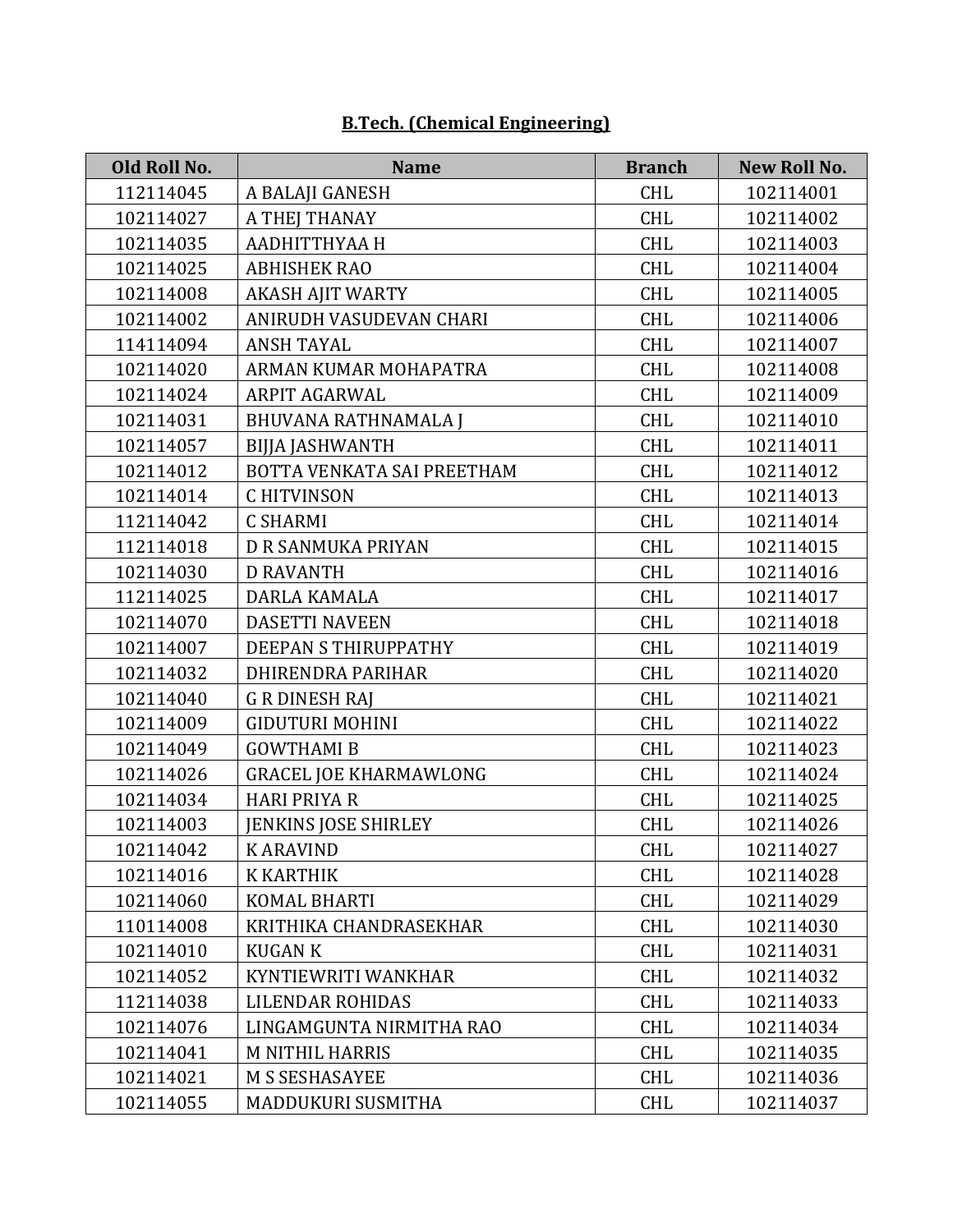| 102114058 | MALYAKULA LASYA               | <b>CHL</b> | 102114038 |
|-----------|-------------------------------|------------|-----------|
| 102114018 | <b>NEVIN PN</b>               | <b>CHL</b> | 102114039 |
|           | PABBARAJU SAI SHANMUKHA SRI   |            |           |
| 102114047 | <b>HARSHA</b>                 | <b>CHL</b> | 102114040 |
| 102114051 | PATIL SHUBHAM SHARAD          | <b>CHL</b> | 102114041 |
| 102114029 | POOJA PADMANABHAN             | <b>CHL</b> | 102114042 |
| 102114033 | POTHALA VENKATA KISHORE NAIDU | <b>CHL</b> | 102114043 |
| 110114011 | PRANAY PRAVIN SHRIYAN         | <b>CHL</b> | 102114044 |
| 102114015 | PRANESH NANDAN N              | <b>CHL</b> | 102114045 |
| 102114065 | RAMA A                        | <b>CHL</b> | 102114046 |
| 102114039 | RAMINI HASITHA                | <b>CHL</b> | 102114047 |
| 102114054 | <b>S GOWTHAM</b>              | <b>CHL</b> | 102114048 |
| 102114005 | SANJAY RAMESH KUMAR           | <b>CHL</b> | 102114049 |
| 110114038 | SATHUPATI VENKATA SAI NADH    | <b>CHL</b> | 102114050 |
| 114114031 | <b>SAUMYA SETH</b>            | <b>CHL</b> | 102114051 |
| 102114004 | SHANMUGASUNDARAM VIGNESH      | <b>CHL</b> | 102114052 |
| 114114054 | <b>SHARATH ARAVIND S</b>      | <b>CHL</b> | 102114053 |
| 112114034 | SHIBASHISH DEVIDUTTA JAYDEV   | <b>CHL</b> | 102114054 |
| 102114001 | SHRINITHA K THIYAGARAJAN      | <b>CHL</b> | 102114055 |
| 102114069 | <b>SHRUTI R</b>               | <b>CHL</b> | 102114056 |
| 114114058 | <b>SHUBHAM BOBDE</b>          | <b>CHL</b> | 102114057 |
| 102114028 | SIRANJEEVI D                  | <b>CHL</b> | 102114058 |
| 102114019 | <b>SREERAG SURESH</b>         | <b>CHL</b> | 102114059 |
| 102114038 | <b>SRISHYAM R</b>             | <b>CHL</b> | 102114060 |
| 102114059 | <b>SUJITH PILLAI</b>          | <b>CHL</b> | 102114061 |
| 102114062 | <b>SUNIL KUMAR MEENA</b>      | <b>CHL</b> | 102114062 |
| 114114071 | T KAYALVIZHI                  | <b>CHL</b> | 102114063 |
| 114114078 | T SIBI KRISHNA                | CHL        | 102114064 |
| 114114015 | <b>V AGILAN</b>               | <b>CHL</b> | 102114065 |
| 102114017 | <b>V SUDHARSAN</b>            | <b>CHL</b> | 102114066 |
| 114114088 | <b>VEMIREDDY BHARATH</b>      | <b>CHL</b> | 102114067 |
| 102114011 | VIGNESH S                     | <b>CHL</b> | 102114068 |
| 102114068 | <b>VIKRAM S R</b>             | CHL        | 102114069 |
| 114114039 | <b>VINAY KUMAR</b>            | <b>CHL</b> | 102114070 |
| 102114012 | YELURI SRI SAI TEJA           | <b>CHL</b> | 102114071 |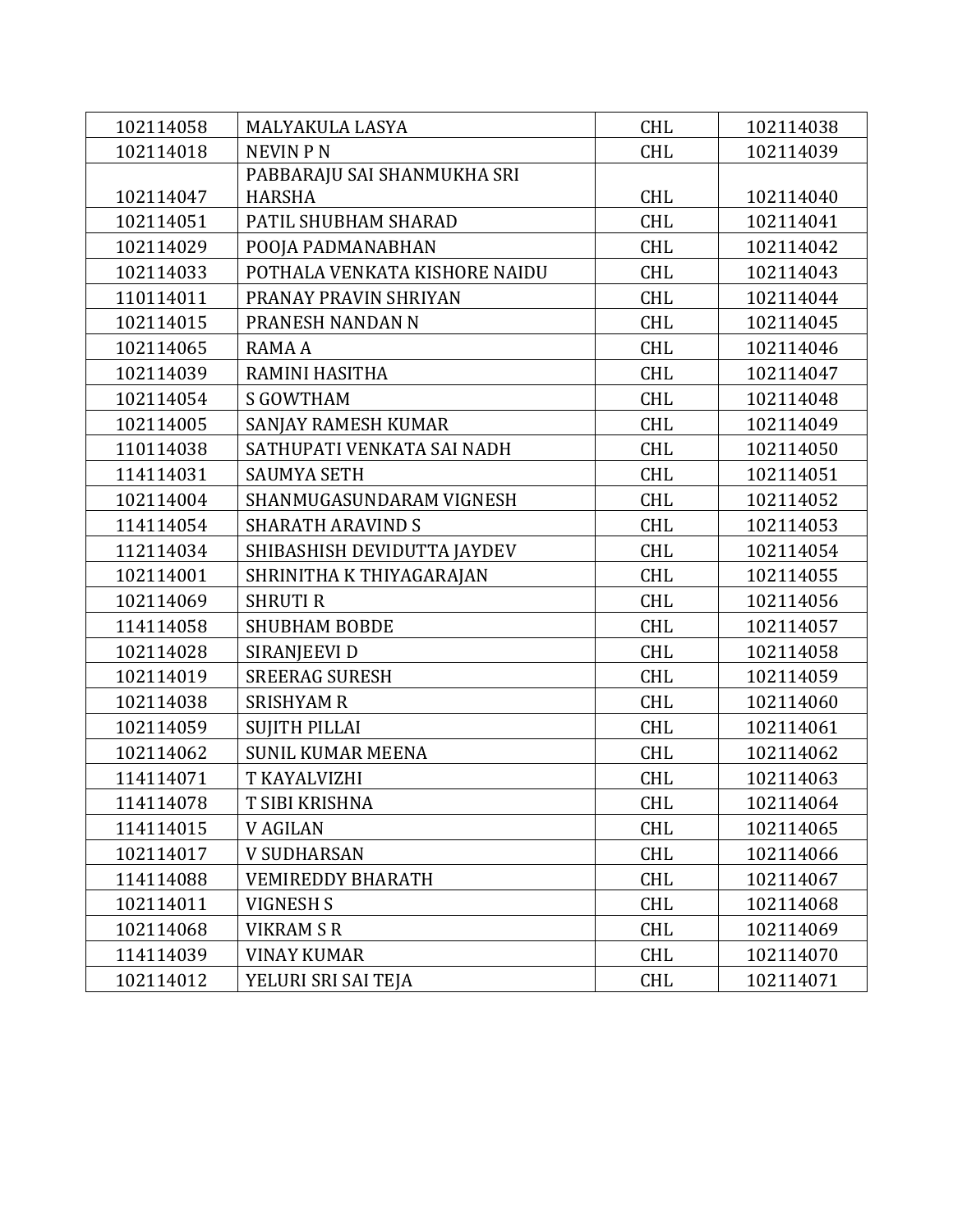# **B.Tech. (Civil Engineering)**

| <b>Old Roll No</b> | <b>Name</b>                  | <b>Branch</b> | <b>New Roll No</b> |
|--------------------|------------------------------|---------------|--------------------|
| 103114031          | ABHISHEK KUMAR RANJAN        | <b>CIV</b>    | 103114001          |
| 103114060          | <b>ABHISHEK SHARMA</b>       | <b>CIV</b>    | 103114002          |
| 102114061          | <b>AGRIMA SINGH</b>          | <b>CIV</b>    | 103114003          |
| 103114057          | <b>AKAASH N</b>              | <b>CIV</b>    | 103114004          |
| 103114010          | AKHIL ABRAHAM GEORGE         | <b>CIV</b>    | 103114005          |
| 103114075          | ANANTHA SHIVA MANOHAR        | <b>CIV</b>    | 103114006          |
| 103114102          | <b>ANIL KUMAR</b>            | <b>CIV</b>    | 103114007          |
| 102114044          | <b>ANKIT SINGH BAGRI</b>     | <b>CIV</b>    | 103114008          |
| 102114067          | <b>ANNAPAREDDY SAMUEL</b>    | <b>CIV</b>    | 103114009          |
| 103114038          | ARAVA ANIL KUMAR REDDY       | <b>CIV</b>    | 103114010          |
| 103114034          | <b>ARAVIND M K</b>           | <b>CIV</b>    | 103114011          |
| 103114063          | ARPAN SHARON TOPNO           | <b>CIV</b>    | 103114012          |
| 103114097          | <b>ASHISH GUPTA</b>          | <b>CIV</b>    | 103114013          |
| 112114028          | <b>B ABHISHEKH</b>           | <b>CIV</b>    | 103114014          |
| 110114051          | <b>BAYTPALLI SAI KIRAN</b>   | <b>CIV</b>    | 103114015          |
| 103114091          | <b>BHARATH DHARMESH R</b>    | <b>CIV</b>    | 103114016          |
| 102114043          | <b>BHERJAS MUHAMMAD P P</b>  | <b>CIV</b>    | 103114017          |
| 102114045          | <b>BIBEKANANDA DAS</b>       | <b>CIV</b>    | 103114018          |
| 103114096          | <b>BITRA JISHNU SRINIVAS</b> | <b>CIV</b>    | 103114019          |
| 103114093          | <b>BOYA MAHATHI</b>          | <b>CIV</b>    | 103114020          |
| 102114066          | CHALAVADI SAI SRUJAN KUMAR   | <b>CIV</b>    | 103114021          |
| 103114073          | <b>CHANDISH U</b>            | <b>CIV</b>    | 103114022          |
| 103114055          | <b>CHANDOLU SHYAM SUNDER</b> | <b>CIV</b>    | 103114023          |
| 103114079          | <b>CHINTANIPPU SNEHITHA</b>  | <b>CIV</b>    | 103114024          |
| 103114050          | <b>CHOUJARLA TEJA SUNDAR</b> | <b>CIV</b>    | 103114025          |
| 103114040          | <b>D VASUDEV</b>             | <b>CIV</b>    | 103114026          |
| 103114054          | DEVRAJ SINGH MARKO           | <b>CIV</b>    | 103114027          |
| 103114047          | <b>DINESH P</b>              | <b>CIV</b>    | 103114028          |
| 103114061          | DINESH V                     | <b>CIV</b>    | 103114029          |
| 103114025          | <b>DURAI V ASHWIN</b>        | <b>CIV</b>    | 103114030          |
| 103114092          | ELHANAN GIDEON BLAH          | <b>CIV</b>    | 103114031          |
| 114114014          | <b>FOWZAK ABDULLA</b>        | <b>CIV</b>    | 103114032          |
| 103114033          | <b>G DEEKSHA</b>             | <b>CIV</b>    | 103114033          |
| 102114048          | <b>GHANTA SAI CHAND</b>      | <b>CIV</b>    | 103114034          |
| 103114084          | <b>GIRIRAJ SINGH</b>         | <b>CIV</b>    | 103114035          |
| 103114002          | <b>GOKUL RANGA PRASAD</b>    | <b>CIV</b>    | 103114036          |
| 103114099          | GOPI KRISHNA GURRAPU         | CIV           | 103114037          |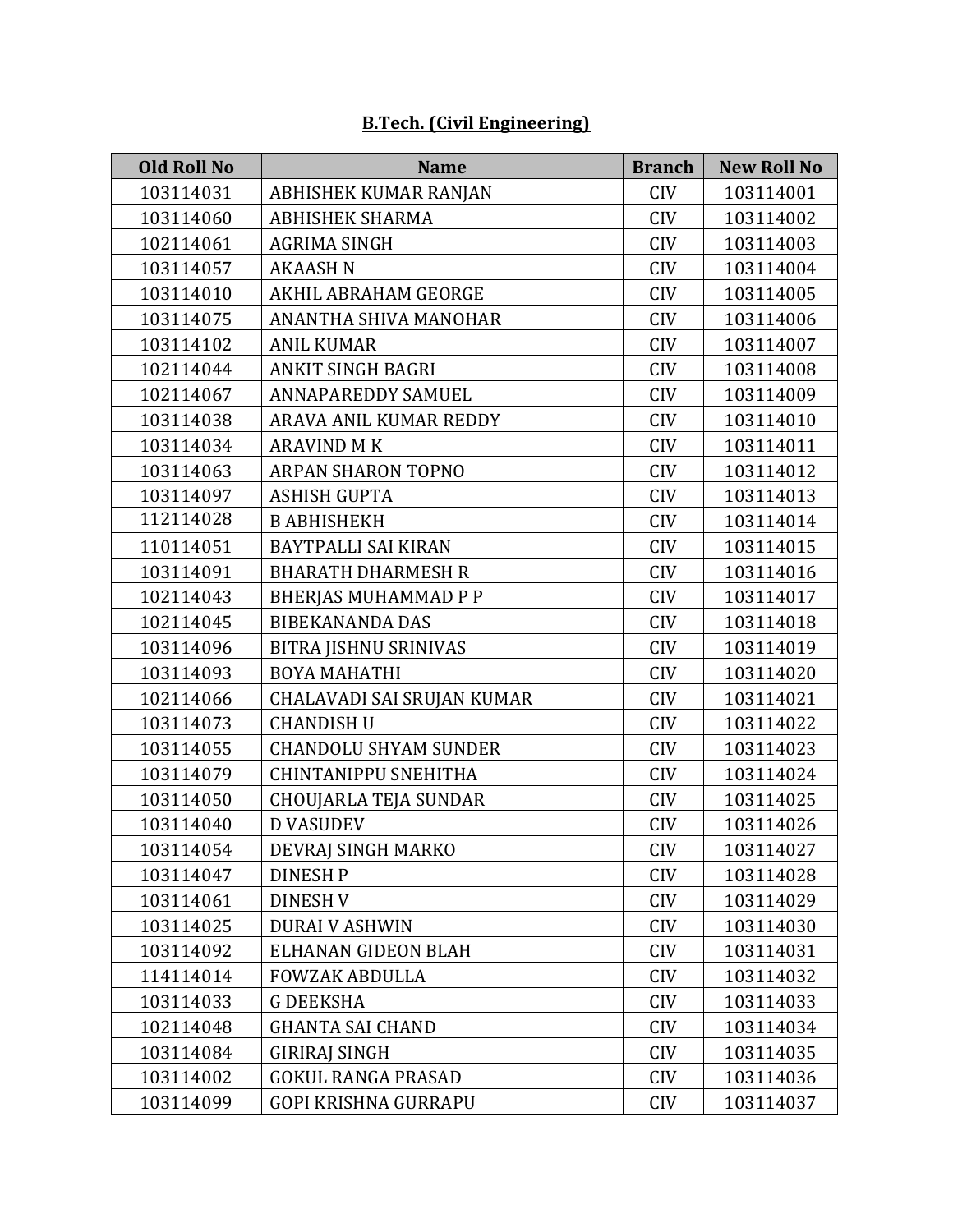| 103114087 | <b>HAGE NANO</b>                  | <b>CIV</b> | 103114038 |
|-----------|-----------------------------------|------------|-----------|
| 103114046 | <b>INDUMATHIK</b>                 | <b>CIV</b> | 103114039 |
| 103114016 | <b>INDUPALLI PRADEEP KUMAR</b>    | <b>CIV</b> | 103114040 |
| 103114068 | <b>JAMPANI RAHUL</b>              | <b>CIV</b> | 103114041 |
| 103114009 | <b>JERIN THEVOTTU KOSHY</b>       | <b>CIV</b> | 103114042 |
| 103114020 | K P V LAKSHMI DEVI                | <b>CIV</b> | 103114043 |
| 103114051 | <b>KAILASH KUMAR S</b>            | <b>CIV</b> | 103114044 |
| 103114071 | KAUSHIK SELVA DHANUSH R           | <b>CIV</b> | 103114045 |
| 103114086 | KRISHNA KUMAR TELIKICHERLA        | <b>CIV</b> | 103114046 |
| 102114064 | KUSUMANCHI VENKATA CHITTI SAI SRI | <b>CIV</b> | 103114047 |
| 103114045 | LAKSHMIPRIYA H                    | <b>CIV</b> | 103114048 |
| 102114056 | <b>LINGOLU MAHESH</b>             | <b>CIV</b> | 103114049 |
| 102114071 | LOYA JAYA RAMA KRISHNA            | <b>CIV</b> | 103114050 |
| 103114081 | MALI SAI KRISHNA REDDY            | <b>CIV</b> | 103114051 |
| 103114001 | <b>MARY MARGRET</b>               | <b>CIV</b> | 103114052 |
| 103114069 | MEDARAMETLA VISWAKANTH REDDY      | <b>CIV</b> | 103114053 |
| 112114035 | MEDIDI MOUNIKA SINDHU             | <b>CIV</b> | 103114054 |
| 110114068 | MITTAPALLY SHYAM KUMAR            | <b>CIV</b> | 103114055 |
| 103114012 | MOHAMED ABUBACKER AASIQ           | <b>CIV</b> | 103114056 |
| 103114026 | <b>MOHANRAJ T S</b>               | <b>CIV</b> | 103114057 |
| 103114100 | MOTHE SHYAMSUNDER                 | <b>CIV</b> | 103114058 |
| 103114042 | N VAISAGI                         | <b>CIV</b> | 103114059 |
| 102114037 | <b>NAVEEN N B</b>                 | <b>CIV</b> | 103114060 |
| 103114037 | <b>NEVETHANG</b>                  | <b>CIV</b> | 103114061 |
| 103114049 | <b>NITOSH KUMAR</b>               | <b>CIV</b> | 103114062 |
| 103114027 | <b>NIVETHAN</b>                   | <b>CIV</b> | 103114063 |
| 103114007 | PANNEER SELVAM JAYA SOLOMON       | <b>CIV</b> | 103114064 |
| 112114010 | PATHMAT                           | <b>CIV</b> | 103114065 |
| 103114088 | PEETALA JOSEPH                    | <b>CIV</b> | 103114066 |
| 102114036 | PENUMALA RUPA AVINASH             | <b>CIV</b> | 103114067 |
| 103114048 | POLAKA SAI PRAKASH REDDY          | <b>CIV</b> | 103114068 |
| 103114013 | POOJA KARTHIK                     | <b>CIV</b> | 103114069 |
| 103114041 | PULIPATI ARUN KUMAR               | <b>CIV</b> | 103114070 |
| 112114014 | R GAYATHRI PRIYA                  | <b>CIV</b> | 103114071 |
| 103114095 | <b>R SIVADAS</b>                  | <b>CIV</b> | 103114072 |
| 103114090 | RAMISETTY THANUJA                 | <b>CIV</b> | 103114073 |
| 103114003 | <b>RAVI RANJAN</b>                | <b>CIV</b> | 103114074 |
| 103114089 | REKULA MANASWINI                  | <b>CIV</b> | 103114075 |
| 103114006 | <b>RIZWAN AHAMED</b>              | <b>CIV</b> | 103114076 |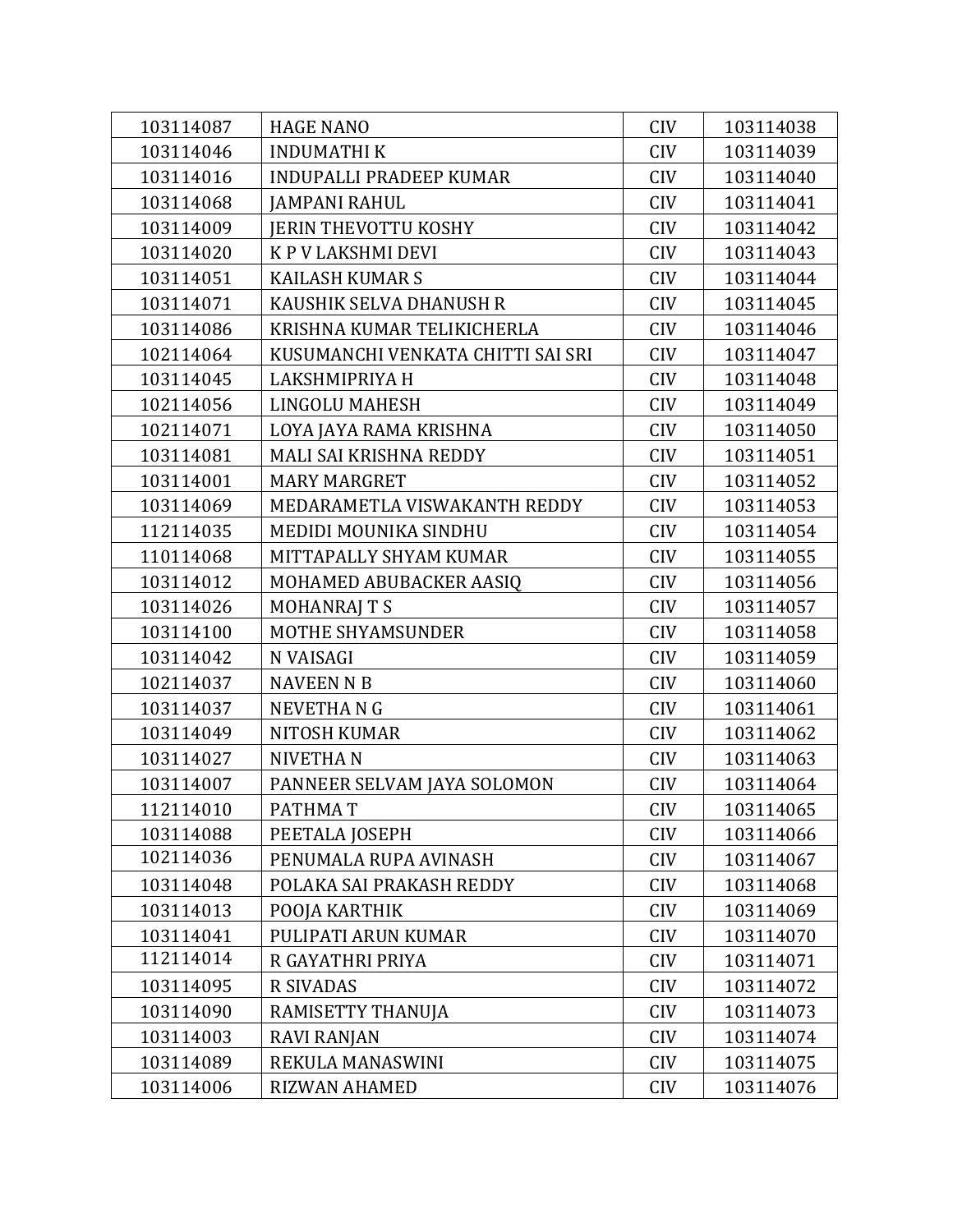| 110114040 | RUMALLA MOUNIKA                 | <b>CIV</b> | 103114077 |
|-----------|---------------------------------|------------|-----------|
| 103114032 | <b>S ADITHYA</b>                | <b>CIV</b> | 103114078 |
| 103114058 | <b>S AKSHAY</b>                 | <b>CIV</b> | 103114079 |
| 103114014 | <b>S GANESH</b>                 | <b>CIV</b> | 103114080 |
| 103114021 | <b>S NEVEDITA</b>               | <b>CIV</b> | 103114081 |
| 103114059 | <b>S R GIRISH KUMAAR</b>        | <b>CIV</b> | 103114082 |
| 103114044 | S VIGNESH NANDHA                | <b>CIV</b> | 103114083 |
| 103114083 | SAI KUMAR PALAKURTHI            | <b>CIV</b> | 103114084 |
| 103114029 | <b>SAI UKESH C</b>              | <b>CIV</b> | 103114085 |
| 103114098 | <b>SAMBARU PAVAN KUMAR</b>      | <b>CIV</b> | 103114086 |
| 103114024 | <b>SAMMANDHAR S</b>             | <b>CIV</b> | 103114087 |
| 103114015 | <b>SANDEEP TOPPO</b>            | <b>CIV</b> | 103114088 |
| 103114004 | SANGEETH PRABHAKARAN            | <b>CIV</b> | 103114089 |
| 103114070 | <b>SANTHOSH M</b>               | <b>CIV</b> | 103114090 |
| 103114008 | <b>SHAN VELLAPPALLIL THOMAS</b> | <b>CIV</b> | 103114091 |
| 102114063 | <b>SHARAN KUMARAN</b>           | <b>CIV</b> | 103114092 |
| 103114077 | <b>SHASHI KUMAR</b>             | <b>CIV</b> | 103114093 |
| 103114035 | <b>SHRADHA PANDA</b>            | <b>CIV</b> | 103114094 |
| 103114028 | SHRUTHI SRINIVASAN              | <b>CIV</b> | 103114095 |
| 103114080 | <b>T EESHWAR</b>                | <b>CIV</b> | 103114096 |
| 103114023 | T JAYASURIYA                    | <b>CIV</b> | 103114097 |
| 103114067 | <b>TALATHOTI AKHIL</b>          | <b>CIV</b> | 103114098 |
| 103114078 | <b>V ARAVINDHAN</b>             | <b>CIV</b> | 103114099 |
| 103114101 | <b>V SHIVA KUMAR</b>            | <b>CIV</b> | 103114100 |
| 103114019 | <b>VARSHINI B</b>               | <b>CIV</b> | 103114101 |
| 103114072 | <b>VENKKAT G KRISHNAN</b>       | <b>CIV</b> | 103114102 |
| 114114086 | <b>VIKRAM SHREVAS V</b>         | <b>CIV</b> | 103114103 |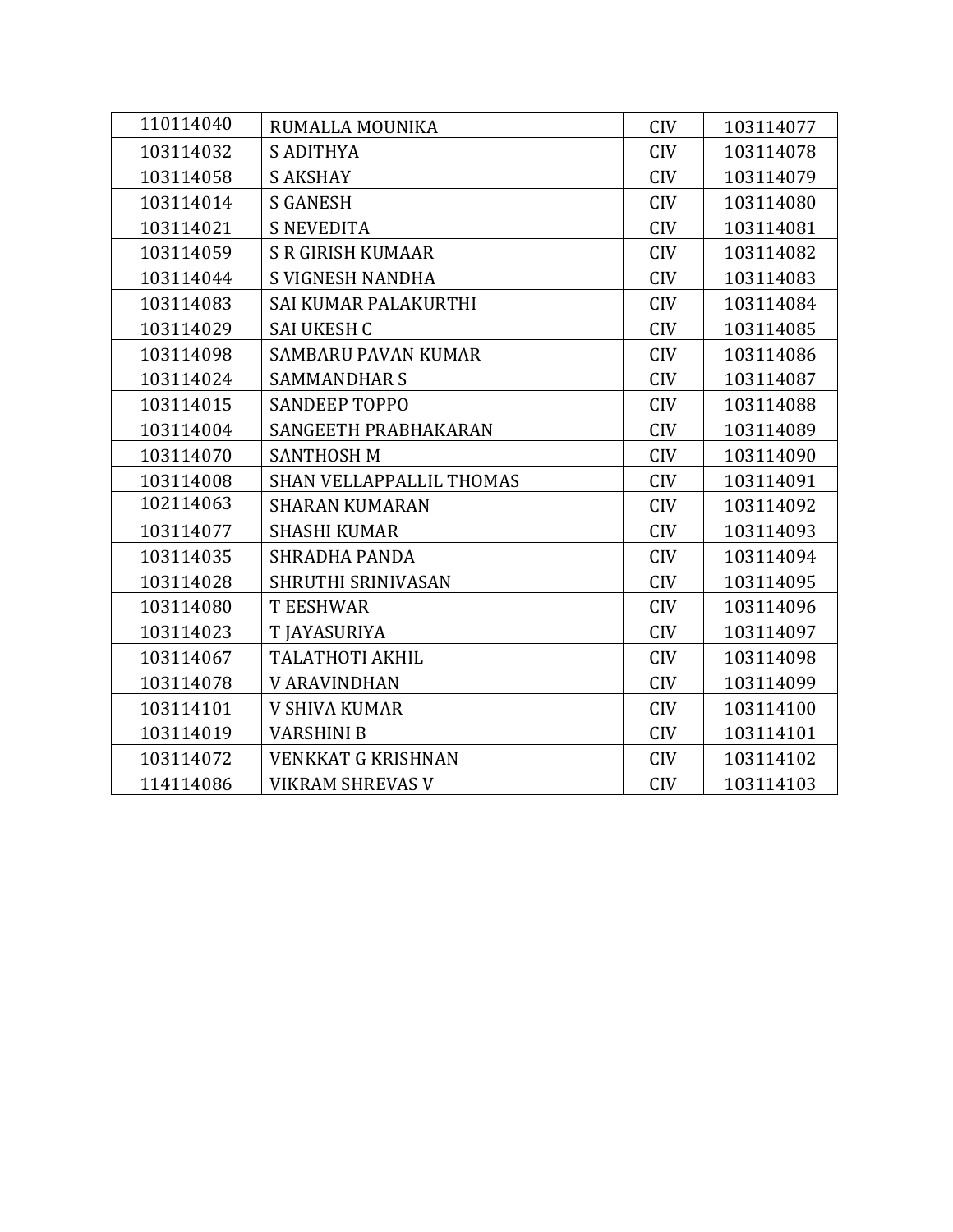| <b>Old Roll No</b> | <b>Name</b>                   | <b>Branch</b> | <b>New Roll No.</b> |
|--------------------|-------------------------------|---------------|---------------------|
| 106114030          | <b>A ARAVIND</b>              | <b>CSE</b>    | 106114001           |
| 101114007          | A PRADHIKSHA                  | <b>CSE</b>    | 106114002           |
| 106114059          | <b>A SACHIN</b>               | <b>CSE</b>    | 106114003           |
| 111114014          | <b>ABHIRAM PUTREVU</b>        | <b>CSE</b>    | 106114004           |
| 106114068          | <b>ADIKI SREE CHAKRA</b>      | <b>CSE</b>    | 106114005           |
| 108114059          | <b>ADITHYA RAJ K</b>          | <b>CSE</b>    | 106114006           |
| 106114081          | AJMEERA SRILATHA              | <b>CSE</b>    | 106114007           |
| 106114062          | ALAPARTHI ROHITH KUMAR        | <b>CSE</b>    | 106114008           |
| 107114010          | ALI AKBAR SHAHABUDDIN         | <b>CSE</b>    | 106114009           |
| 106114038          | AMEET KUMAR MAJHI             | <b>CSE</b>    | 106114010           |
| 106114045          | ANUGRAHAA V R                 | <b>CSE</b>    | 106114011           |
| 106114048          | ARUMALLA JAGATHI HARSHITHA    | <b>CSE</b>    | 106114012           |
| 106114003          | <b>ARUN RAMACHANDRAN</b>      | <b>CSE</b>    | 106114013           |
| 106114004          | ARVINDMANI SATYANARAYAN       | <b>CSE</b>    | 106114014           |
| 106114005          | <b>AYUSH MISHRA</b>           | <b>CSE</b>    | 106114015           |
| 106114067          | <b>BHUKYA CHANDRA KANTH</b>   | <b>CSE</b>    | 106114016           |
| 106114079          | <b>BHUKYA SRI PRIYA</b>       | <b>CSE</b>    | 106114017           |
| 106114019          | BITRA SAI SURYA HARI CHANDANA | <b>CSE</b>    | 106114018           |
| 106114057          | <b>BOLLINI CHETANA</b>        | <b>CSE</b>    | 106114019           |
| 106114064          | <b>C SAI SANDEEP</b>          | <b>CSE</b>    | 106114020           |
| 106114013          | CHIDELLA VAGDEVI              | <b>CSE</b>    | 106114021           |
| 106114051          | DASARI VYSHNAVI               | <b>CSE</b>    | 106114022           |
| 106114046          | <b>DHANANJAI J</b>            | <b>CSE</b>    | 106114023           |
| 106114066          | <b>EAGALA GANESH</b>          | <b>CSE</b>    | 106114024           |
| 106114020          | <b>G KEERTHANA</b>            | <b>CSE</b>    | 106114025           |
| 106114028          | <b>G S SHRUTHI AKSHAYA</b>    | <b>CSE</b>    | 106114026           |
| 106114011          | <b>GAVIREDDY MANOJ SAI</b>    | <b>CSE</b>    | 106114027           |
| 106114029          | <b>GOLLA SURAJ PRAKASH</b>    | <b>CSE</b>    | 106114028           |
| 106114060          | <b>GUHAN J</b>                | <b>CSE</b>    | 106114029           |
| 106114001          | HARI ANANTHARAMAN             | <b>CSE</b>    | 106114030           |
| 106114083          | <b>HARIKA BISHAI</b>          | <b>CSE</b>    | 106114031           |
| 106114033          | <b>HARISH RITHISH S</b>       | <b>CSE</b>    | 106114032           |
| 106114077          | HARSHITHA RAYAPATI            | <b>CSE</b>    | 106114033           |
| 106114088          | <b>HITHESHAN S</b>            | <b>CSE</b>    | 106114034           |
| 106114055          | <b>I NITHIN ABILASH</b>       | <b>CSE</b>    | 106114035           |
| 106114025          | <b>M SOORYA NARAYAN</b>       | <b>CSE</b>    | 106114036           |
| 106114063          | <b>JAYASHREE K</b>            | <b>CSE</b>    | 106114037           |

#### **B.Tech. (Computer Science and Engineering)**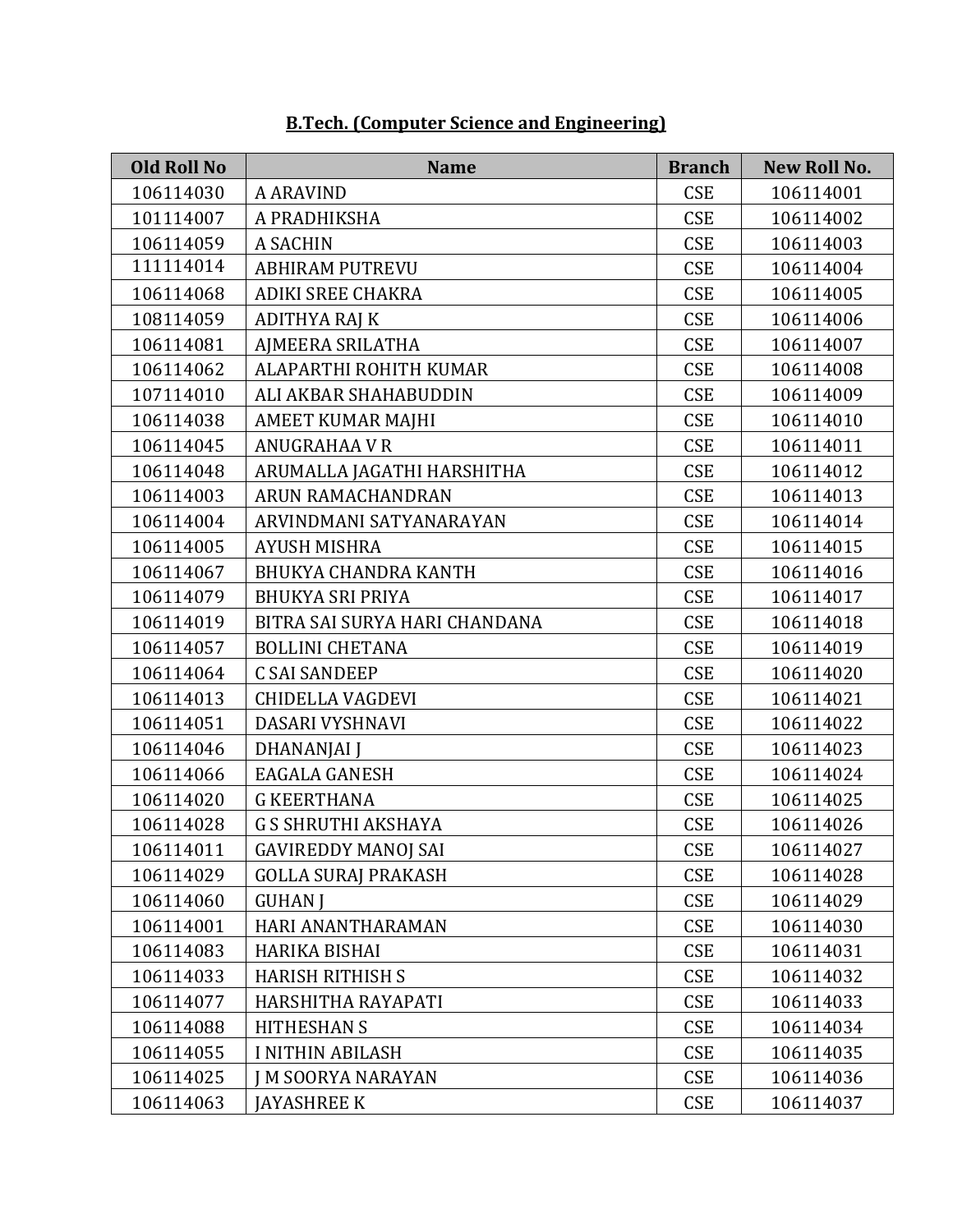| 114114038 | <b>JERMIAH JEROME</b>               | <b>CSE</b> | 106114038 |
|-----------|-------------------------------------|------------|-----------|
| 106114052 | <b>IETTY GREESHMA</b>               | <b>CSE</b> | 106114039 |
| 106114085 | <b>JEYASSRI B</b>                   | <b>CSE</b> | 106114040 |
| 108114027 | KALAGA NAVEEN KUMAR                 | <b>CSE</b> | 106114041 |
| 106114086 | <b>KARRE SRIKANTH</b>               | <b>CSE</b> | 106114042 |
| 106114053 | KATTAMURI ROHIT                     | <b>CSE</b> | 106114043 |
| 106114071 | KONDAPALLI BHARATH KUMAR            | <b>CSE</b> | 106114044 |
| 108114040 | <b>KRISHNA R B</b>                  | <b>CSE</b> | 106114045 |
| 106114024 | LAKSHMANARAM N                      | <b>CSE</b> | 106114046 |
| 106114044 | LATCHIREDDY NARENDRA                | <b>CSE</b> | 106114047 |
| 106114072 | <b>M GIRISH BABU</b>                | <b>CSE</b> | 106114048 |
| 108114052 | <b>MADASU AVINASH</b>               | <b>CSE</b> | 106114049 |
| 106114026 | MALAVIKA SRIKANTH                   | <b>CSE</b> | 106114050 |
| 106114075 | MANJITH DUNGDUNG                    | <b>CSE</b> | 106114051 |
| 107114001 | MEYYAPPAN HARI SUBBIAH              | <b>CSE</b> | 106114052 |
| 106114039 | N KIRUBA ANANTH                     | <b>CSE</b> | 106114053 |
| 108114091 | NAVURU CHANDANA HARSHA              | <b>CSE</b> | 106114054 |
| 108114042 | <b>NIRMAL KUMAR S</b>               | <b>CSE</b> | 106114055 |
| 106114080 | NUKAPEYYA RAJ MANOJ                 | <b>CSE</b> | 106114056 |
| 106114061 | NUNNA PAVANA VENKATA SAI TARUNKUMAR | <b>CSE</b> | 106114057 |
| 106114036 | P ANIRUDH                           | <b>CSE</b> | 106114058 |
| 106114012 | P VAROON                            | <b>CSE</b> | 106114059 |
| 106114040 | PANIGRAHI SMRUTITILAK DASH          | <b>CSE</b> | 106114060 |
| 106114078 | PARITOSH YADAV                      | <b>CSE</b> | 106114061 |
| 106114056 | PARTH D THAKKAR                     | <b>CSE</b> | 106114062 |
| 106114069 | PASUNURI AKSHAY KUMAR               | <b>CSE</b> | 106114063 |
| 106114070 | PIYUSH DASH                         | <b>CSE</b> | 106114064 |
| 106114049 | POTLURU SREETEJA                    | <b>CSE</b> | 106114065 |
| 111114067 | PRABAKAR B                          | <b>CSE</b> | 106114066 |
| 106114047 | <b>PRADEEP S P</b>                  | <b>CSE</b> | 106114067 |
| 106114035 | PRAJWAL K R                         | <b>CSE</b> | 106114068 |
| 106114034 | <b>PRAKASH K</b>                    | <b>CSE</b> | 106114069 |
| 106114087 | PRODDUTURI HEMANTH KUMAR REDDY      | <b>CSE</b> | 106114070 |
| 106114021 | R G THIVYAVIGNESH                   | <b>CSE</b> | 106114071 |
| 106114023 | <b>R KAAVYAN</b>                    | <b>CSE</b> | 106114072 |
| 108114023 | R SRIRANGANATHAN                    | <b>CSE</b> | 106114073 |
| 106114076 | RACHIT RAJAT                        | <b>CSE</b> | 106114074 |
| 106114017 | <b>RAHUL KAR</b>                    | <b>CSE</b> | 106114075 |
| 106114084 | RAJANA MADHURI                      | <b>CSE</b> | 106114076 |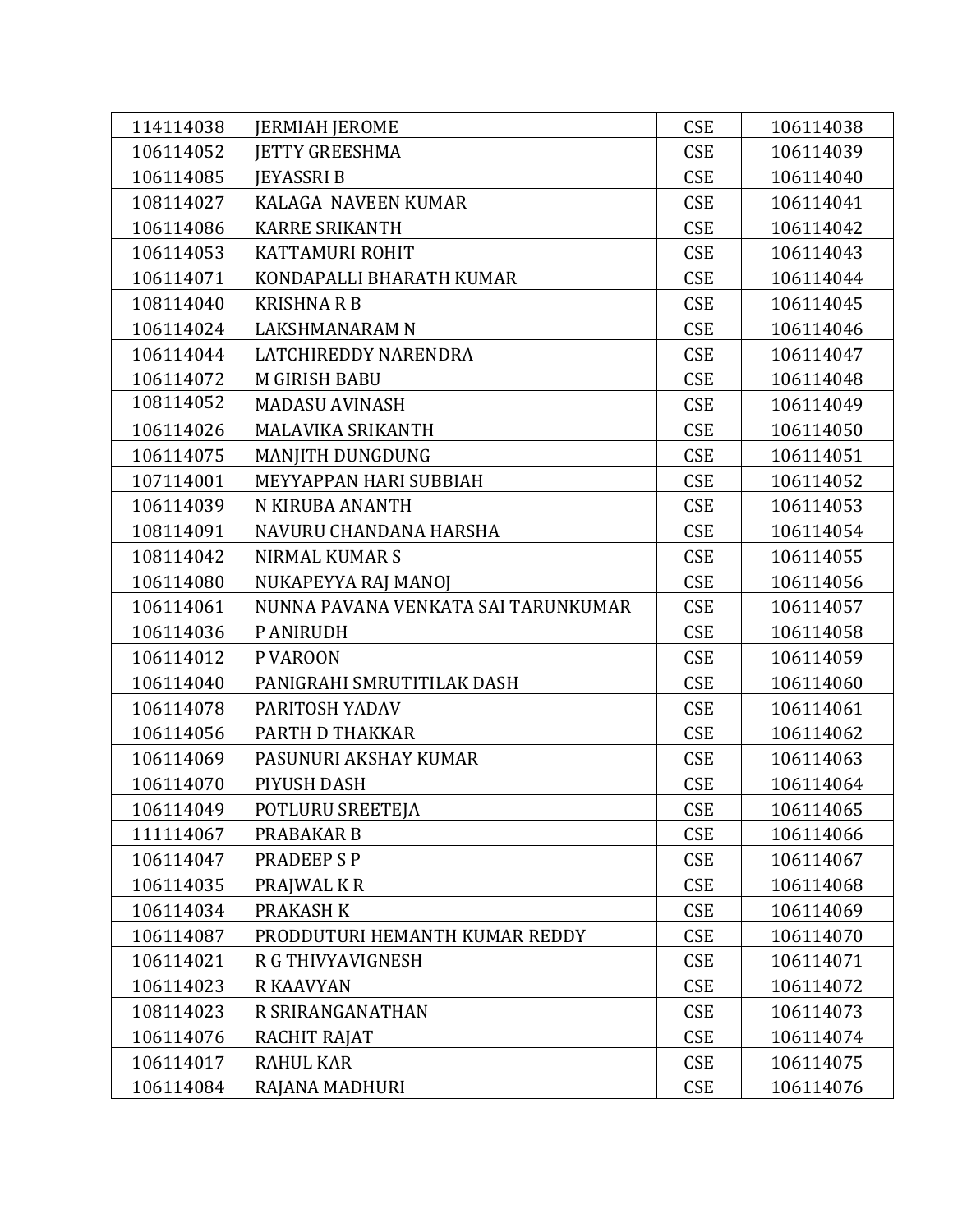| 106114010 | RAVITEJA CHUNDURU               | <b>CSE</b> | 106114077 |
|-----------|---------------------------------|------------|-----------|
| 106114074 | RAVURI HEMANTH SAI KUMAR        | <b>CSE</b> | 106114078 |
| 106114041 | RENUKUNTLA VINEETH KUMAR        | <b>CSE</b> | 106114079 |
| 111114023 | RISHABRAJ DHARIWAL              | <b>CSE</b> | 106114080 |
| 106114073 | <b>RITUL JAIN</b>               | <b>CSE</b> | 106114081 |
| 106114015 | <b>S NANDA KISHORE</b>          | <b>CSE</b> | 106114082 |
| 106114032 | SAKHINETIPALLI SATISH RAJ KUMAR | <b>CSE</b> | 106114083 |
| 108114084 | SEETHAMSETTI HITESH             | <b>CSE</b> | 106114084 |
| 106114014 | <b>SENTHIL KUMAR K</b>          | <b>CSE</b> | 106114085 |
| 106114050 | <b>SHARATH R</b>                | <b>CSE</b> | 106114086 |
| 106114009 | <b>SHILPA SWETH</b>             | <b>CSE</b> | 106114087 |
| 106114018 | SHREENIVAS BHARADWAJ V          | <b>CSE</b> | 106114088 |
| 106114002 | <b>SHRUNKHALA NEHETE</b>        | <b>CSE</b> | 106114089 |
| 106114022 | SHRUTI SUBRAMANIYAM             | <b>CSE</b> | 106114090 |
| 106114054 | <b>SHYAM SUNDAR J</b>           | <b>CSE</b> | 106114091 |
| 106114042 | SINGH VISHAL ANILKUMAR          | <b>CSE</b> | 106114092 |
| 108114008 | SIVAKUMAR NIKITA                | <b>CSE</b> | 106114093 |
| 106114008 | <b>SUHITH NARAYAN R</b>         | <b>CSE</b> | 106114094 |
| 106114082 | <b>SWADHIN CHAND PATRO</b>      | <b>CSE</b> | 106114095 |
| 106114027 | <b>SYED IBRAHIM A R</b>         | <b>CSE</b> | 106114096 |
| 111114018 | TIMOTHY JABEZ P                 | <b>CSE</b> | 106114097 |
| 106114065 | <b>UMANG GUPTA</b>              | <b>CSE</b> | 106114098 |
| 106114043 | VARANASI SAI BHARGAV            | <b>CSE</b> | 106114099 |
| 106114037 | <b>VARUN ELANGOVAN</b>          | <b>CSE</b> | 106114100 |
| 107114096 | VEDURUPAKA NAVEEN KUMAR         | <b>CSE</b> | 106114101 |
| 108114044 | <b>VENKATESH KAMESWARAN</b>     | <b>CSE</b> | 106114102 |
| 106114058 | <b>VENKATESHWARAN K</b>         | <b>CSE</b> | 106114103 |
| 108114015 | <b>VENKKATESH S</b>             | <b>CSE</b> | 106114104 |
| 106114031 | YOGESH P                        | <b>CSE</b> | 106114105 |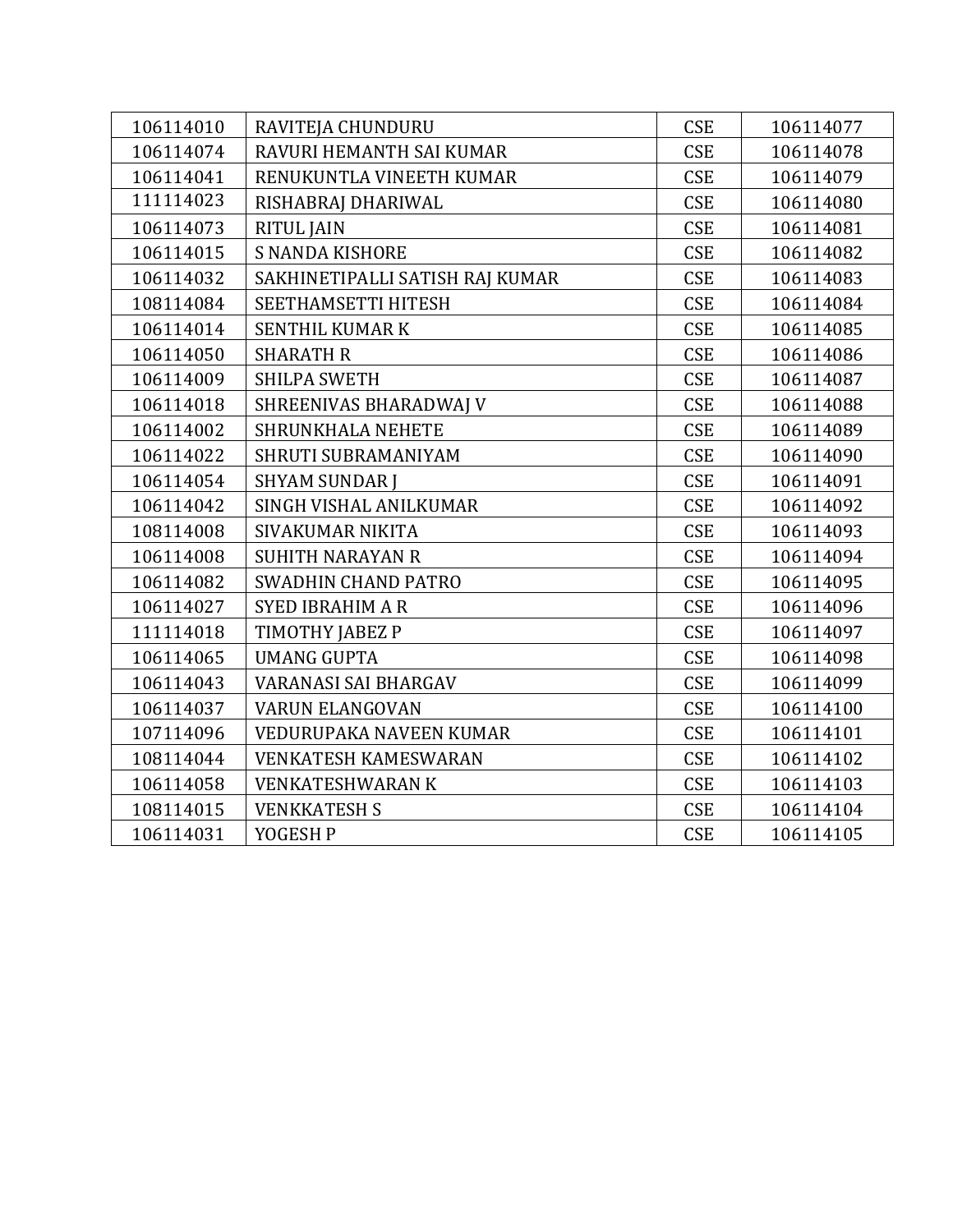| <b>Old Roll No</b> | <b>Name</b>                  | <b>Branch</b> | <b>New Roll No.</b> |
|--------------------|------------------------------|---------------|---------------------|
| 108114007          | A GOLDAN NIVETHITHA          | <b>ECE</b>    | 108114001           |
| 111114071          | <b>AARTHY R</b>              | <b>ECE</b>    | 108114002           |
| 106114016          | <b>ABHIJITH V</b>            | <b>ECE</b>    | 108114003           |
| 108114011          | ABIRAAMI SIVARAMAKRISHNAN    | <b>ECE</b>    | 108114004           |
| 108114060          | ACHYUTHA VISHNUVARDHAN       | <b>ECE</b>    | 108114005           |
| 108114002          | ADITHYA VIKRAM SAKTHIVEL     | <b>ECE</b>    | 108114006           |
| 108114004          | AISHWARYAA VASUDEVAN         | <b>ECE</b>    | 108114007           |
| 108114082          | <b>AKSHAYA R</b>             | <b>ECE</b>    | 108114008           |
| 107114029          | <b>ALLAN KEVIN T</b>         | <b>ECE</b>    | 108114009           |
| 108114058          | AMIRTHA VARSHINI A S         | <b>ECE</b>    | 108114010           |
| 108114026          | <b>ANUJ SUNIL</b>            | <b>ECE</b>    | 108114011           |
| 108114070          | ANUMALASETTY JAYAPRAKASH     | <b>ECE</b>    | 108114012           |
| 107114021          | <b>APUURVAS</b>              | <b>ECE</b>    | 108114013           |
| 108114014          | <b>ARAVINTH RAMESH</b>       | <b>ECE</b>    | 108114014           |
| 108114022          | <b>ARVIND NATARAJ S</b>      | <b>ECE</b>    | 108114015           |
| 108114034          | <b>ASHWIN C</b>              | <b>ECE</b>    | 108114016           |
| 108114013          | <b>ASHWIN R</b>              | <b>ECE</b>    | 108114017           |
| 108114031          | <b>ASHWIN RAM</b>            | <b>ECE</b>    | 108114018           |
| 108114062          | <b>AVULA MANASA</b>          | ECE           | 108114019           |
| 108114097          | <b>AVUNOORI SHASHANK</b>     | <b>ECE</b>    | 108114020           |
| 108114039          | <b>BALAJI AATHITHAN P</b>    | <b>ECE</b>    | 108114021           |
| 108114067          | BHAMIDIPATI MOHAN VAMSI      | <b>ECE</b>    | 108114022           |
| 108114063          | <b>BIJJAM AMULYA</b>         | <b>ECE</b>    | 108114023           |
| 111114091          | BOMMAGANI PRAHARSHA          | <b>ECE</b>    | 108114024           |
| 108114080          | <b>C RAVI SUNDARAM</b>       | <b>ECE</b>    | 108114025           |
| 108114017          | CHANDRA BABU SUDHARSANAM     | ECE           | 108114026           |
| 108114081          | <b>CHANDRASEKAR V</b>        | <b>ECE</b>    | 108114027           |
| 108114068          | CHINTAGINGALA SAI RAGHAVA    | ECE           | 108114028           |
| 108114001          | <b>DUDE SANJANA</b>          | ECE           | 108114029           |
| 108114075          | <b>G VIJAY</b>               | ECE           | 108114030           |
| 108114093          | <b>GOLLAPALLI SREEHARSHA</b> | ECE           | 108114031           |
| 108114090          | <b>GUGULOTH BHAVANI</b>      | ECE           | 108114032           |
| 108114064          | <b>GUGULOTH SAI VIDHYA</b>   | ECE           | 108114033           |
| 108114089          | <b>GUGULOTHU PAVAN</b>       | ECE           | 108114034           |
| 108114053          | <b>GUTTAPALEM YATHISHA</b>   | ECE           | 108114035           |
| 108114033          | <b>HEMAPRIYA R</b>           | ECE           | 108114036           |
| 108114050          | <b>I SANGEETHKUMAR</b>       | ECE           | 108114037           |

**B.Tech. (Electronics and Communications Engineering)**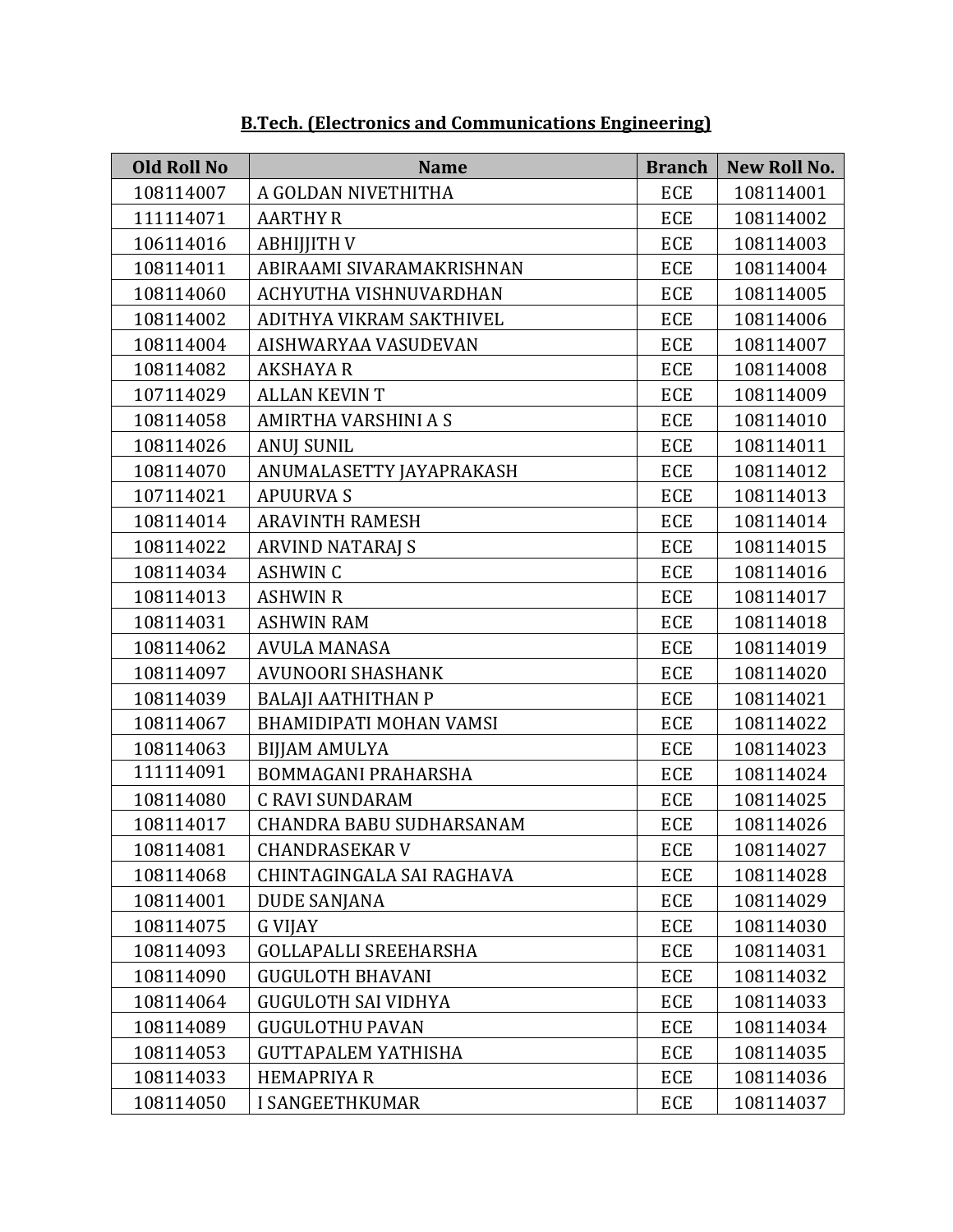| 108114066 | <b>JASWANTH KUMAR REDDY A</b>     | ECE        | 108114038 |
|-----------|-----------------------------------|------------|-----------|
| 107114067 | <b>JAYADEEP REDDY GANTA</b>       | <b>ECE</b> | 108114039 |
| 108114009 | <b>JOSEPH JOHN</b>                | <b>ECE</b> | 108114040 |
| 111114053 | <b>K KAMALESH</b>                 | <b>ECE</b> | 108114041 |
| 107114097 | KAUSHIK SAMBAMURTHY               | <b>ECE</b> | 108114042 |
| 111114076 | KODANDA KRISHNA SWAMY MURAPAKA    | <b>ECE</b> | 108114043 |
| 108114095 | <b>KOLA SREE HARSHA</b>           | <b>ECE</b> | 108114044 |
| 108114054 | KOPPARAPU GNANA CHAITANYA PRAKASH | <b>ECE</b> | 108114045 |
| 108114032 | KORAKOPPULA SUDHEER               | <b>ECE</b> | 108114046 |
| 111114083 | KOTAMMAGARI MADHUSUDHANA REDDY    | <b>ECE</b> | 108114047 |
| 108114085 | KURAPATI SIDDARDHA                | <b>ECE</b> | 108114048 |
| 108114073 | KURUBA PAVAN TEJ                  | ECE        | 108114049 |
| 108114086 | <b>M AARTHI</b>                   | <b>ECE</b> | 108114050 |
| 108114065 | M SASHANK KUMAR                   | <b>ECE</b> | 108114051 |
| 108114083 | <b>MANOJ KUMAR</b>                | ECE        | 108114052 |
| 108114006 | MANOJ THIRAVIAM KUMAR             | <b>ECE</b> | 108114053 |
| 108114038 | <b>MANUKONDA AKHIL</b>            | <b>ECE</b> | 108114054 |
| 108114061 | MATHE MONICA STELLA               | <b>ECE</b> | 108114055 |
| 108114079 | MUDIGONDA RAJASHEKAR              | <b>ECE</b> | 108114056 |
| 108114020 | MUPPIDI YESWANTH REDDY            | <b>ECE</b> | 108114057 |
| 108114057 | MURALIKRISHNNA G S                | <b>ECE</b> | 108114058 |
| 108114094 | N NAIMISHA                        | <b>ECE</b> | 108114059 |
| 108114003 | NAGARAJ ARCHAK                    | <b>ECE</b> | 108114060 |
| 108114074 | NARENDRA DECONDA                  | <b>ECE</b> | 108114061 |
| 108114071 | ORUGANTI DINESH                   | ECE        | 108114062 |
| 108114019 | PATTAPAGALU ANJANI KUMAR          | <b>ECE</b> | 108114063 |
| 111114092 | PENNADA SAI VIKAS                 | <b>ECE</b> | 108114064 |
| 108114092 | POTNURU SARANYA                   | ECE        | 108114065 |
| 108114005 | PRAGATHI VENKATESAN               | <b>ECE</b> | 108114066 |
| 108114024 | R HARIHARAN                       | ECE        | 108114067 |
| 107114048 | R K DIVYA SRI                     | ECE        | 108114068 |
| 108114076 | R PARTHASARATHY                   | ECE        | 108114069 |
| 111114088 | RAJANA ANIL KUMAR                 | ECE        | 108114070 |
| 107114046 | <b>RAJESH TIWARI</b>              | ECE        | 108114071 |
| 108114096 | RENTALA JASHWANTH                 | <b>ECE</b> | 108114072 |
| 108114021 | ROHAN KESHAVAN                    | ECE        | 108114073 |
| 108114037 | <b>ROUNAK SARKAR</b>              | ECE        | 108114074 |
| 108114056 | <b>S ABIRAMI</b>                  | ECE        | 108114075 |
| 107114072 | <b>S AKASH</b>                    | ECE        | 108114076 |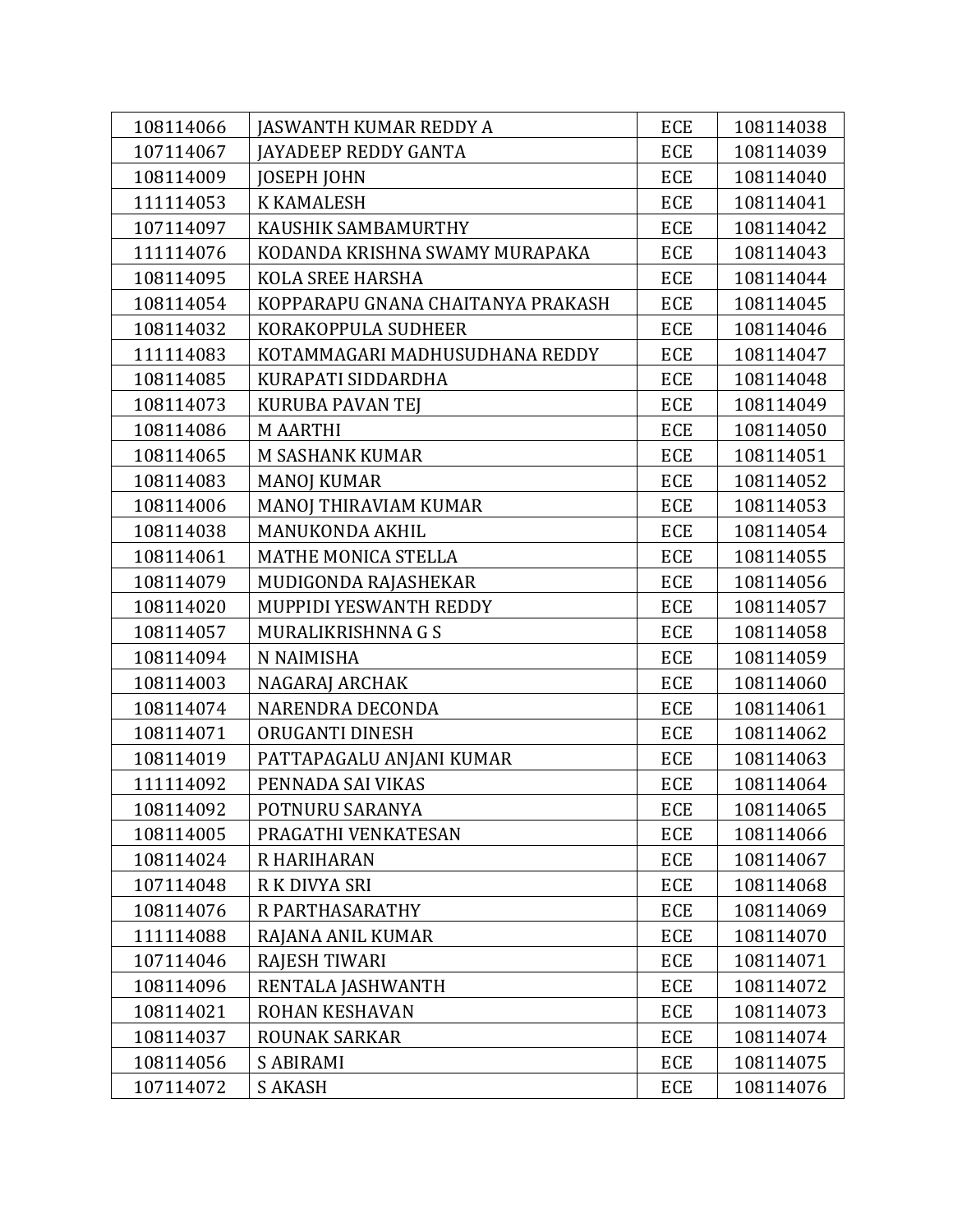| 108114048 | <b>S RAHUL VALLIVEL</b>        | ECE        | 108114077 |
|-----------|--------------------------------|------------|-----------|
| 108114016 | <b>S VIGNESH</b>               | <b>ECE</b> | 108114078 |
| 108114028 | SAHUKARI RAVITEJA              | <b>ECE</b> | 108114079 |
| 114114003 | SAMYUKTHA RAJU                 | ECE        | 108114080 |
| 108114041 | <b>SANGEETHA S</b>             | ECE        | 108114081 |
| 111114090 | SANTHANA BHARATHI N            | <b>ECE</b> | 108114082 |
| 108114029 | SATHI RUPA SRI HARINDRA REDDY  | <b>ECE</b> | 108114083 |
| 108114098 | <b>SAUNDARYA S</b>             | <b>ECE</b> | 108114084 |
| 108114030 | SEELAM KALKI RAGHAVENDRA       | <b>ECE</b> | 108114085 |
| 108114025 | <b>SHANKARI S</b>              | <b>ECE</b> | 108114086 |
| 108114045 | <b>SHREYAR</b>                 | <b>ECE</b> | 108114087 |
| 108114018 | <b>SHREYAS TATER</b>           | <b>ECE</b> | 108114088 |
| 111114021 | <b>SIBI RENGANATTH S</b>       | <b>ECE</b> | 108114089 |
| 110114007 | SOMASUNDARAM ARUNACHALAM       | <b>ECE</b> | 108114090 |
| 107114049 | SRIJITH SRINIVASAN NAIR        | <b>ECE</b> | 108114091 |
| 108114072 | <b>SRUTHIS</b>                 | <b>ECE</b> | 108114092 |
| 107114011 | <b>SUDHARSHANN D</b>           | ECE        | 108114093 |
| 108114047 | <b>SWARTHIKAP</b>              | ECE        | 108114094 |
| 108114010 | <b>SYED FARMAN SYED IMRAN</b>  | ECE        | 108114095 |
| 108114049 | T VENKATA SRI SIDDHI MANIKANTA | ECE        | 108114096 |
| 108114069 | TADALA VENKATA KRISHNA NAVEEN  | <b>ECE</b> | 108114097 |
| 108114088 | TADEPALLI SAI SUSMITA          | <b>ECE</b> | 108114098 |
| 108114012 | V POORNIMA                     | <b>ECE</b> | 108114099 |
| 108114051 | <b>VARSHA SURESH</b>           | <b>ECE</b> | 108114100 |
| 108114055 | VEDAGIRI AKHIL KRISHNA         | ECE        | 108114101 |
| 108114046 | <b>VENKATA SUBRAMANIAN S</b>   | <b>ECE</b> | 108114102 |
| 108114043 | VIBIN CHAKRAVARTHY D           | <b>ECE</b> | 108114103 |
| 110114001 | <b>VIJAY RAVI</b>              | <b>ECE</b> | 108114104 |
| 108114078 | <b>VITHYAM</b>                 | <b>ECE</b> | 108114105 |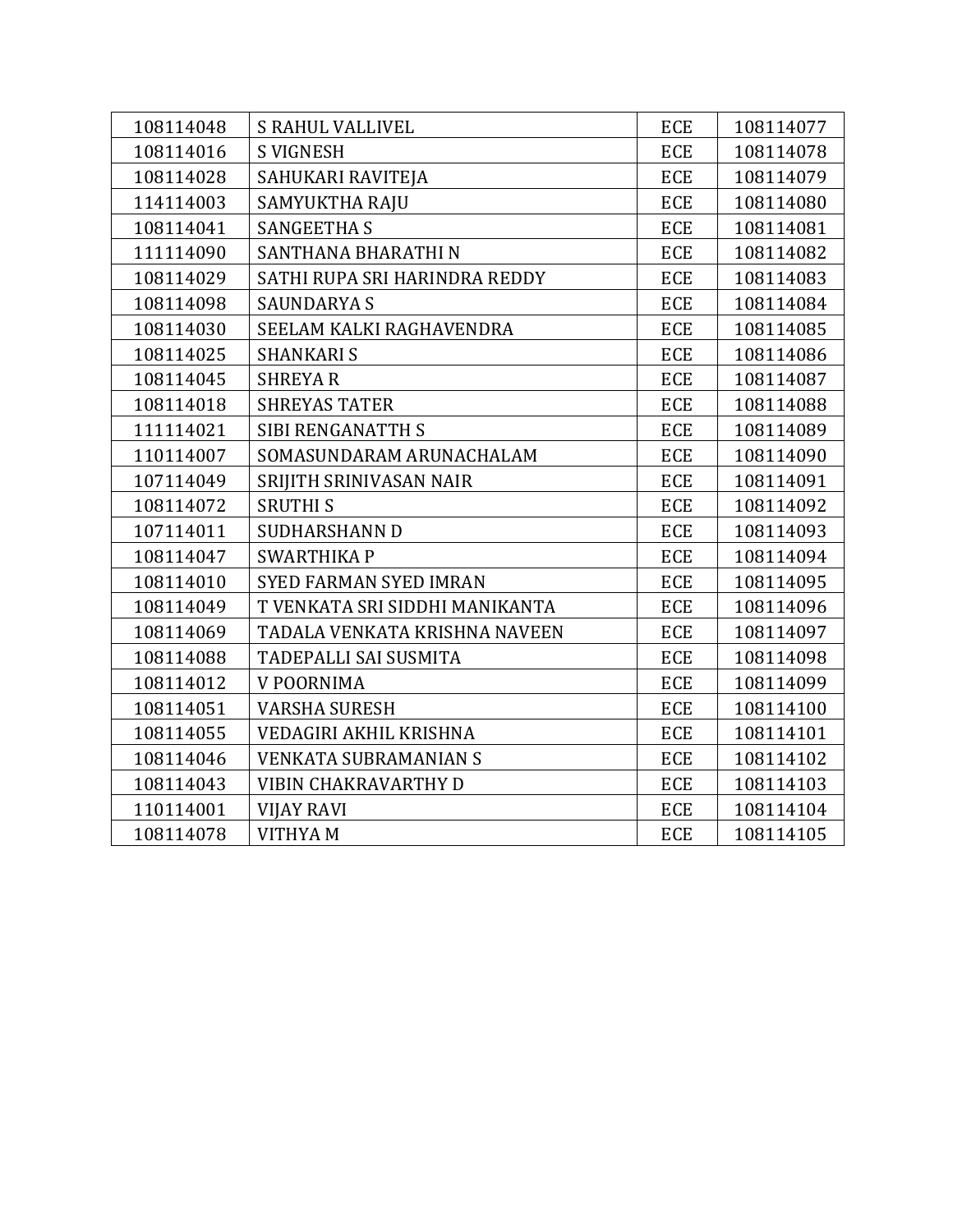| <b>Old Roll No</b> | <b>Name</b>                      | <b>Branch</b> | <b>New Roll No</b> |
|--------------------|----------------------------------|---------------|--------------------|
| 102114022          | A DAWOOD ABBAS                   | <b>EEE</b>    | 107114001          |
| 102114023          | A RAEES MUHAMED                  | <b>EEE</b>    | 107114002          |
| 103114053          | <b>AAKASH I</b>                  | <b>EEE</b>    | 107114003          |
| 107114006          | ABDUL BASITH MOHAMED ALI         | <b>EEE</b>    | 107114004          |
| 107114005          | <b>ABHISHEK SHANKAR</b>          | <b>EEE</b>    | 107114005          |
| 107114090          | <b>AMIT ASHISH</b>               | <b>EEE</b>    | 107114006          |
| 107114077          | <b>AMIT KUNDU</b>                | <b>EEE</b>    | 107114007          |
| 107114069          | ANOP KUMAR KUMAWAT               | <b>EEE</b>    | 107114008          |
| 107114080          | <b>ARBIND BODRA</b>              | <b>EEE</b>    | 107114009          |
| 110114002          | ARUN VIJAYARAGHAVAN              | <b>EEE</b>    | 107114010          |
| 110114060          | <b>ASHA S R</b>                  | <b>EEE</b>    | 107114011          |
| 107114076          | ASHISH DHAKA                     | <b>EEE</b>    | 107114012          |
| 107114024          | <b>ASHVATH K</b>                 | <b>EEE</b>    | 107114013          |
| 107114082          | <b>BADUGU UDAY KIRAN</b>         | <b>EEE</b>    | 107114014          |
| 107114070          | <b>BANOTH UPENDER</b>            | <b>EEE</b>    | 107114015          |
| 107114022          | <b>BHARATH GANESH</b>            | <b>EEE</b>    | 107114016          |
| 107114050          | BHAWALKAR SHUBHAM PRASHANT       | <b>EEE</b>    | 107114017          |
| 107114068          | BILLA RAHUL BHARADWAJ            | <b>EEE</b>    | 107114018          |
| 107114023          | <b>CHARISH</b>                   | <b>EEE</b>    | 107114019          |
| 107114019          | <b>CHAITHANYA SHAJIL</b>         | <b>EEE</b>    | 107114020          |
| 107114073          | <b>CHEEMALAPATI SHILPA</b>       | <b>EEE</b>    | 107114021          |
| 107114061          | <b>CHEKURI SAI CHANDRA DEV</b>   | <b>EEE</b>    | 107114022          |
| 107114056          | <b>CLIFF DAVID BECK</b>          | <b>EEE</b>    | 107114023          |
| 107114054          | <b>DANE S UKKEN</b>              | EEE           | 107114024          |
| 107114036          | DEEPAK VARGHESE                  | <b>EEE</b>    | 107114025          |
| 103114076          | DIKSHA AGARWAL                   | <b>EEE</b>    | 107114026          |
| 107114044          | <b>DIPTAK PAL</b>                | <b>EEE</b>    | 107114027          |
| 107114039          | DIPTISIKHA DASH                  | <b>EEE</b>    | 107114028          |
| 102114046          | <b>G VIJAY PRASANNA</b>          | EEE           | 107114029          |
| 107114045          | GOKAVARAPU SAI PANDURANGA UTTEJ  | <b>EEE</b>    | 107114030          |
| 107114009          | <b>GOKUL HARINDRANATH</b>        | <b>EEE</b>    | 107114031          |
| 102114006          | <b>GOUTHAM LAKSHMI NARAYANAN</b> | <b>EEE</b>    | 107114032          |
| 107114057          | <b>H RUTHRASH</b>                | <b>EEE</b>    | 107114033          |
| 107114062          | <b>HARISH S</b>                  | <b>EEE</b>    | 107114034          |
| 107114086          | <b>HARSH BAJAJ</b>               | EEE           | 107114035          |
| 107114004          | HARSHAVARDHINI RENGANATHAN       | <b>EEE</b>    | 107114036          |
| 107114015          | J VIVEK ADITHYA                  | <b>EEE</b>    | 107114037          |

#### **B.Tech. (Electical and Electonics Engineering)**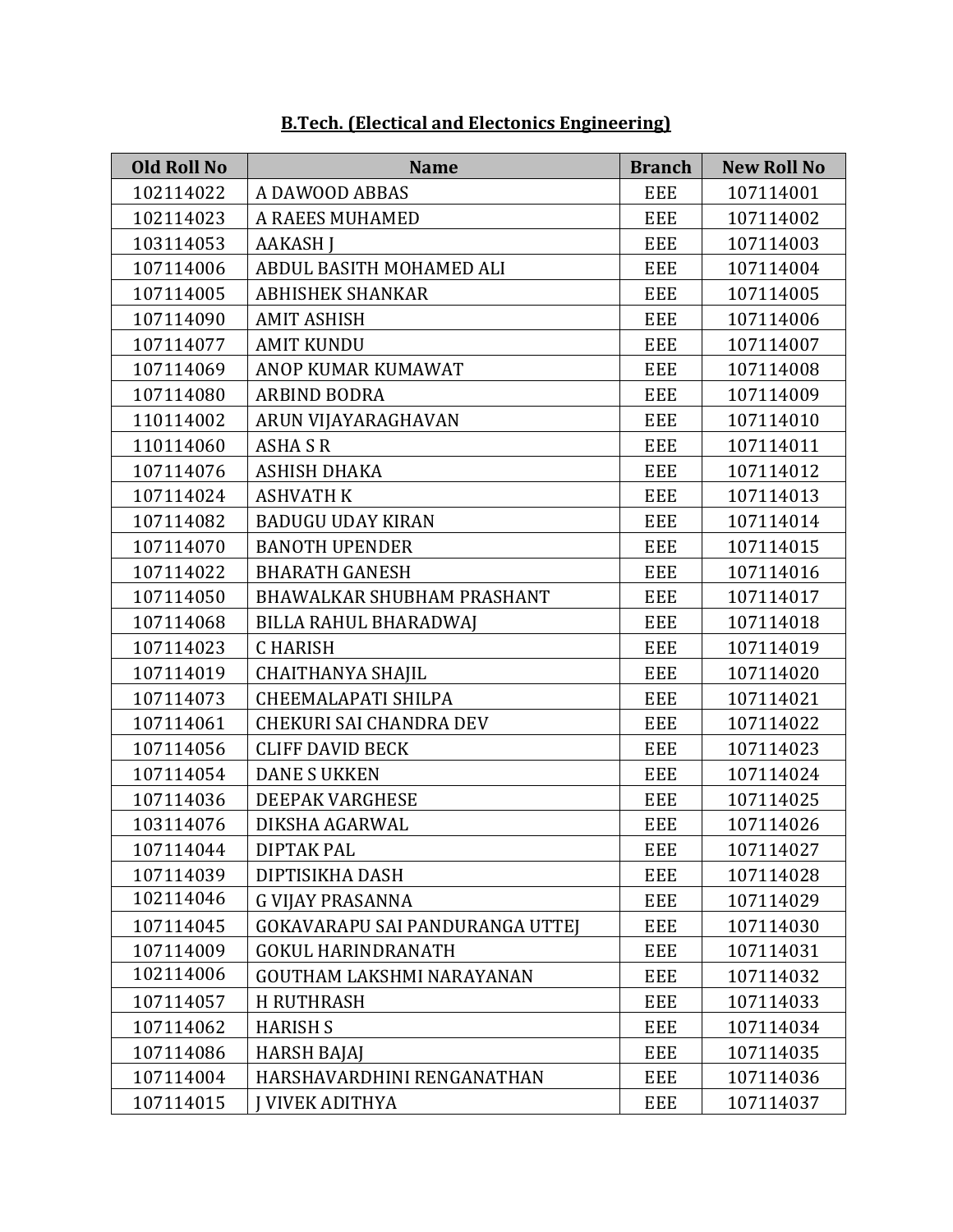| 107114064 | JAGANNADHA CHAINULU SISTA     | <b>EEE</b> | 107114038 |
|-----------|-------------------------------|------------|-----------|
| 107114065 | <b>JATOTH NARESH KUMAR</b>    | <b>EEE</b> | 107114039 |
| 107114032 | <b>JEBILSON R</b>             | <b>EEE</b> | 107114040 |
| 107114060 | <b>JOEL ARO J</b>             | <b>EEE</b> | 107114041 |
| 107114025 | <b>K S BHARATHWAJ</b>         | <b>EEE</b> | 107114042 |
| 107114052 | <b>KSLAHARI</b>               | EEE        | 107114043 |
| 107114101 | KANISETTY SREEDHAR BABU       | <b>EEE</b> | 107114044 |
| 110114017 | KAUSHIK RAAM A G              | <b>EEE</b> | 107114045 |
| 107114088 | KELAVATH SAI CHANDANA         | <b>EEE</b> | 107114046 |
| 107114047 | <b>KESHORE SURYANARAYANAN</b> | <b>EEE</b> | 107114047 |
| 107114087 | KODURU SONIYA                 | <b>EEE</b> | 107114048 |
| 107114079 | KONGARA HEMANTH               | <b>EEE</b> | 107114049 |
| 107114095 | KONKI SAI KISHORE             | EEE        | 107114050 |
| 107114089 | KOYYANA SRAVANI               | <b>EEE</b> | 107114051 |
| 107114038 | <b>KRISHNAKUMARD</b>          | <b>EEE</b> | 107114052 |
| 107114099 | <b>L REKHA</b>                | EEE        | 107114053 |
| 107114002 | LAKSHMI NARAYANAN JAGANNATHAN | <b>EEE</b> | 107114054 |
| 114114007 | <b>LANCE MARWIN</b>           | <b>EEE</b> | 107114055 |
| 107114092 | <b>LOKESH GODARA</b>          | EEE        | 107114056 |
| 103114005 | M P SAURABH MOHAN             | <b>EEE</b> | 107114057 |
| 107114051 | M SNEHA PRIYAA                | <b>EEE</b> | 107114058 |
| 107114094 | <b>MAKAM NAVEEN KUMAR</b>     | <b>EEE</b> | 107114059 |
| 102114053 | <b>MANI PRAKASH R</b>         | <b>EEE</b> | 107114060 |
| 107114071 | MUDAVATH BALAMANTHU           | <b>EEE</b> | 107114061 |
| 107114091 | MUKESH PRAJAPAT               | <b>EEE</b> | 107114062 |
| 107114098 | MUNAGALA SIREESHA             | <b>EEE</b> | 107114063 |
| 107114031 | N S HARIKRISHNAN              | EEE        | 107114064 |
| 107114078 | NALAMASA RAVALI               | <b>EEE</b> | 107114065 |
| 103114085 | <b>NALLA VYSHNAVI</b>         | <b>EEE</b> | 107114066 |
| 107114053 | NALLAPALEM SWETHA             | <b>EEE</b> | 107114067 |
| 107114066 | <b>NANDA KISHORE V</b>        | <b>EEE</b> | 107114068 |
| 107114034 | NARENDRA KUMAR A              | <b>EEE</b> | 107114069 |
| 107114058 | <b>NAVJOT SINGH</b>           | <b>EEE</b> | 107114070 |
| 102114013 | NITHIN SHRIVATSAV S           | <b>EEE</b> | 107114071 |
| 107114084 | <b>NIVED S BHARADWAI</b>      | <b>EEE</b> | 107114072 |
| 107114074 | NUDURUPATI SRIKANTH ROHIT     | EEE        | 107114073 |
| 107114085 | ODULAPALLI SRI SURYA          | <b>EEE</b> | 107114074 |
| 110114066 | PASULA SUNILMANOHAR           | <b>EEE</b> | 107114075 |
| 107114059 | PASUPALA SISINDRA REDDY       | <b>EEE</b> | 107114076 |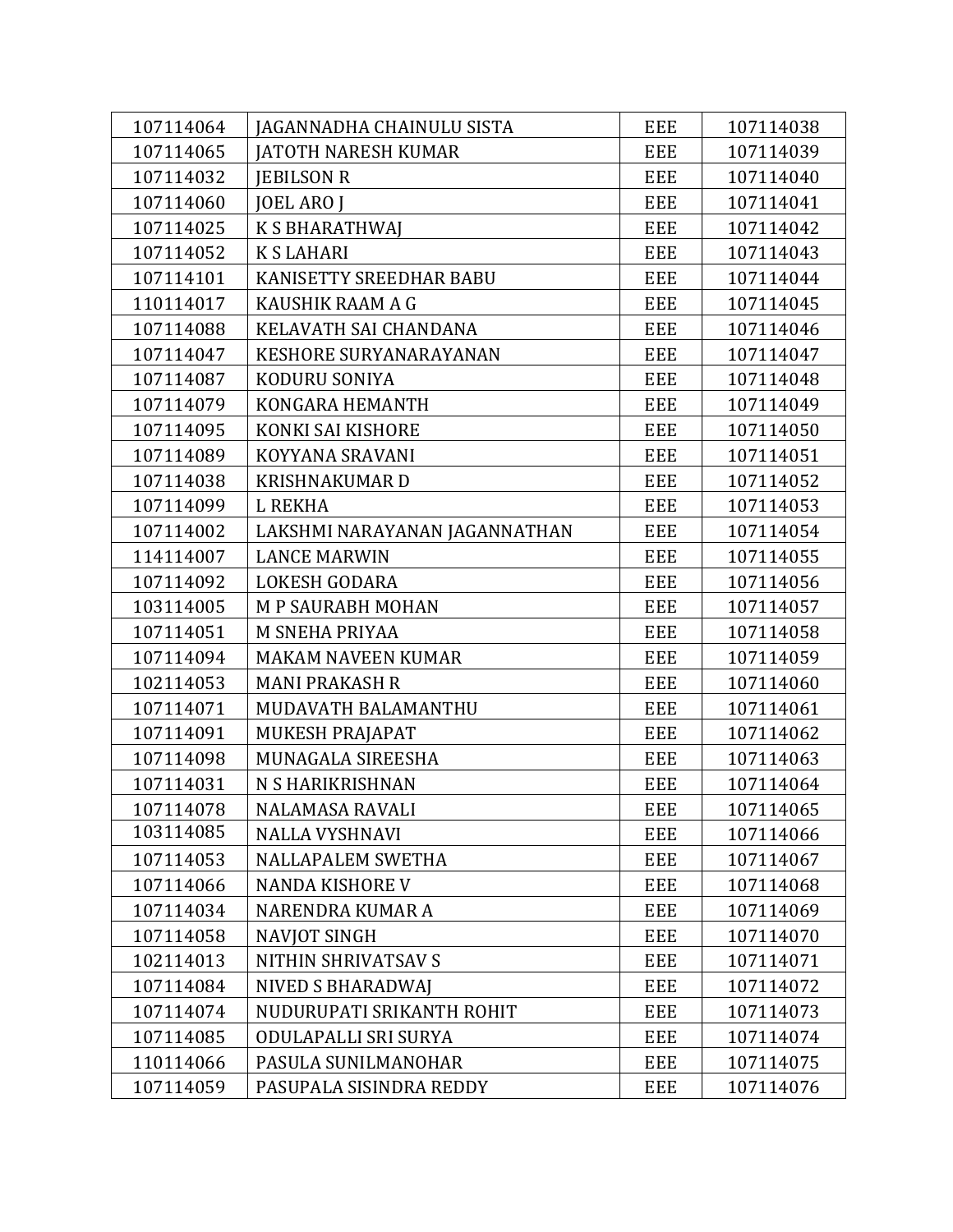| 107114075 | POLAKA BHARGAVA             | <b>EEE</b> | 107114077 |
|-----------|-----------------------------|------------|-----------|
| 107114093 | PRIYANKA S                  | <b>EEE</b> | 107114078 |
| 107114026 | <b>R SANGEETHA</b>          | <b>EEE</b> | 107114079 |
| 107114030 | <b>R SRIRAM</b>             | <b>EEE</b> | 107114080 |
| 107114083 | R VINODHENI                 | <b>EEE</b> | 107114081 |
| 103114011 | R VINOTHKUMAR               | <b>EEE</b> | 107114082 |
| 107114012 | RISHMITHAA SIVAKANTHAN      | <b>EEE</b> | 107114083 |
| 107114100 | ROYYALA AVINASH             | <b>EEE</b> | 107114084 |
| 107114042 | <b>S GANESH</b>             | EEE        | 107114085 |
| 102114050 | <b>SLALITHA</b>             | <b>EEE</b> | 107114086 |
| 107114035 | <b>S SAHANA</b>             | <b>EEE</b> | 107114087 |
| 103114056 | SANJU MADERNA               | EEE        | 107114088 |
| 107114008 | <b>SARA MARIAM JACOB</b>    | <b>EEE</b> | 107114089 |
| 107114020 | <b>SARATH SANKAR S</b>      | <b>EEE</b> | 107114090 |
| 107114016 | <b>SASIDHARAN V</b>         | EEE        | 107114091 |
| 107114017 | <b>SHWETA VAVRE</b>         | <b>EEE</b> | 107114092 |
| 107114063 | SIDDHARTH NANDHAN P         | <b>EEE</b> | 107114093 |
| 110114074 | SNIGDHA SWARUPA DALAI       | EEE        | 107114094 |
| 107114040 | <b>SUBASH S</b>             | <b>EEE</b> | 107114095 |
| 107114007 | TAMMANUR RAVI AKSHAYA       | <b>EEE</b> | 107114096 |
| 107114102 | UNNIKRISHNAN S NAIR         | EEE        | 107114097 |
| 107114028 | V DWARAKNAATH               | <b>EEE</b> | 107114098 |
| 107114018 | <b>V SRIKRISHNAN</b>        | <b>EEE</b> | 107114099 |
| 107114041 | <b>VASISHTA B</b>           | <b>EEE</b> | 107114100 |
| 107114055 | <b>VELLALA PADMINI</b>      | <b>EEE</b> | 107114101 |
| 103114043 | <b>VENNAPUSA VINI</b>       | <b>EEE</b> | 107114102 |
| 107114033 | VISHNU PRASATH I            | <b>EEE</b> | 107114103 |
| 107114003 | <b>VIVEKANANDAN VIKNESH</b> | <b>EEE</b> | 107114104 |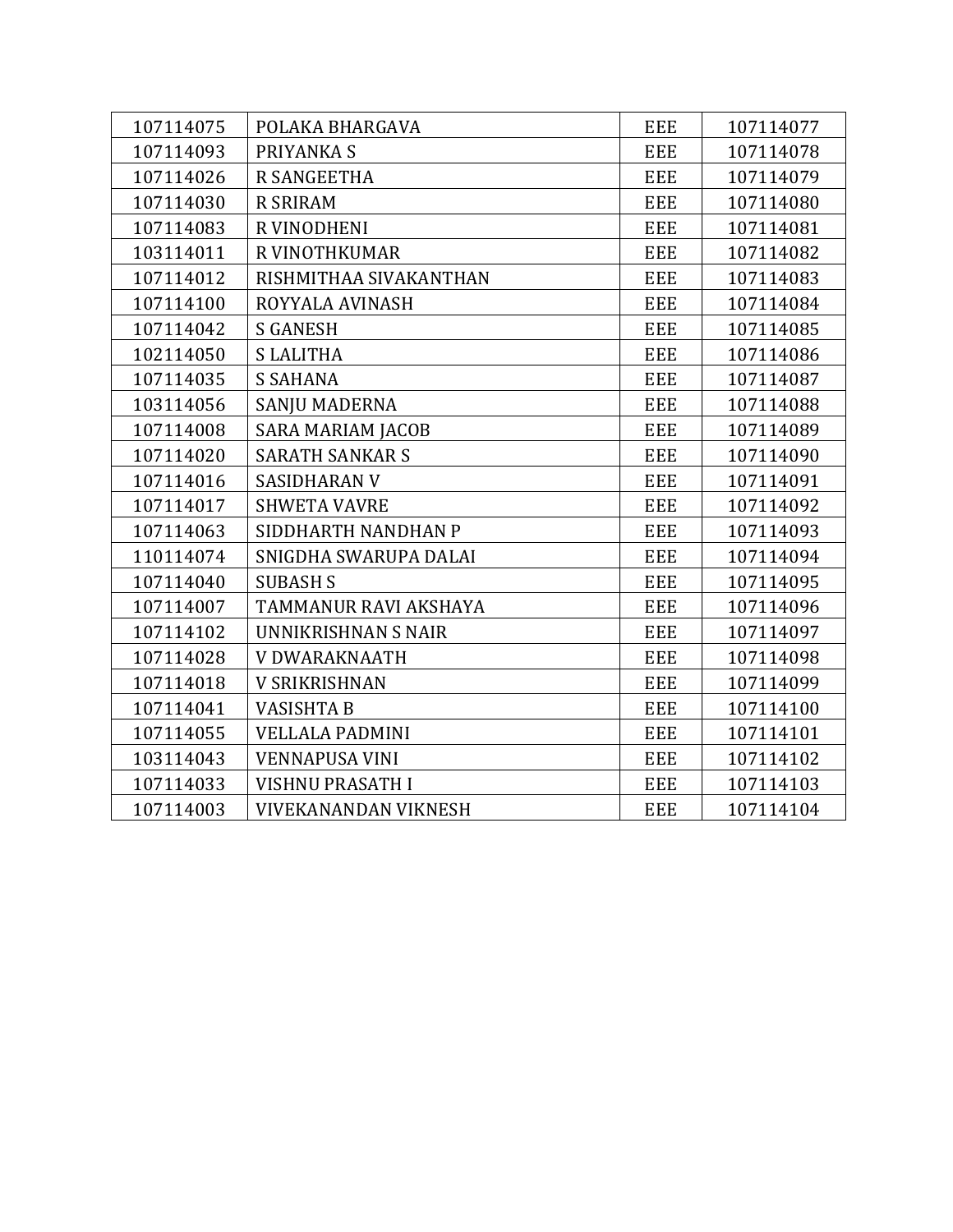| <b>Old Roll No</b> | <b>Name</b>                       | <b>Branch</b> | <b>New Roll No</b> |
|--------------------|-----------------------------------|---------------|--------------------|
| 110114049          | <b>A KAVIN</b>                    | <b>ICE</b>    | 110114001          |
| 114114070          | A SATYA SRIMANTH KALYAN LIKITH    | <b>ICE</b>    | 110114002          |
| 110114010          | ABDUR RAHEEM SHAHUL HAMEED        | ICE           | 110114003          |
| 110114004          | ABHINAYA RAVIKUMAR                | ICE           | 110114004          |
| 114114048          | ADDEPALLI D S V S NAGA MANIDEEP   | <b>ICE</b>    | 110114005          |
| 110114022          | <b>ADHITHYAN S</b>                | ICE           | 110114006          |
| 110114086          | <b>ADITYAN SURESH</b>             | ICE           | 110114007          |
| 110114006          | AISWARYA LAKSHMI GANESH           | <b>ICE</b>    | 110114008          |
| 110114057          | AJAY A                            | ICE           | 110114009          |
| 110114019          | <b>AKILAN G K</b>                 | ICE           | 110114010          |
| 110114085          | <b>AKSHAYA P</b>                  | <b>ICE</b>    | 110114011          |
| 110114044          | ANAND SRIKRISHNA                  | <b>ICE</b>    | 110114012          |
| 110114065          | <b>ANJALI MITTAL</b>              | ICE           | 110114013          |
| 110114043          | <b>ARAVINDAKSHAN B</b>            | <b>ICE</b>    | 110114014          |
| 110114073          | <b>B SRINIVAS</b>                 | ICE           | 110114015          |
| 110114036          | <b>BALADHURGESH B P</b>           | <b>ICE</b>    | 110114016          |
| 110114081          | <b>BATCHU SAI AISHWARYA</b>       | ICE           | 110114017          |
| 110114055          | BINDRA NISHIT SINGH NAVNEET SINGH | <b>ICE</b>    | 110114018          |
| 110114047          | <b>CM HARIKA</b>                  | ICE           | 110114019          |
| 110114094          | C SAI RAGHEV VAGHUL               | ICE           | 110114020          |
| 110114053          | CHATAKONDA THORANA AKHILA         | ICE           | 110114021          |
| 110114056          | <b>DHARANIK</b>                   | <b>ICE</b>    | 110114022          |
| 101114013          | <b>DHEEKSHIT</b>                  | <b>ICE</b>    | 110114023          |
| 103114022          | <b>DINESH I</b>                   | ICE           | 110114024          |
| 110114096          | ESLAVATH MOTHILAL                 | <b>ICE</b>    | 110114025          |
| 110114014          | <b>G R KUMAR</b>                  | ICE           | 110114026          |
| 110114071          | <b>GARVIT LARA</b>                | <b>ICE</b>    | 110114027          |
| 110114095          | <b>GITE VIJAYSINGRAO SAHEBRAO</b> | ICE           | 110114028          |
| 112114017          | <b>GUDEM LOKESH</b>               | ICE           | 110114029          |
| 110114070          | <b>GUDURI LAVANYA</b>             | ICE           | 110114030          |
| 110114018          | <b>GUGULOTHU RAVINDRA NAIK</b>    | ICE           | 110114031          |
| 110114037          | HARIKA DECHIRAJU                  | <b>ICE</b>    | 110114032          |
| 114114035          | <b>HEMPRASANTH K</b>              | ICE           | 110114033          |
| 110114039          | <b>ISHAN BODELE</b>               | ICE           | 110114034          |
| 110114013          | <b>J NAVEEN KUMAR</b>             | ICE           | 110114035          |
| 110114091          | JATOTH RAJU NAIK                  | ICE           | 110114036          |
| 110114012          | <b>JERIN JOY</b>                  | ICE           | 110114037          |

#### **B.Tech. (Instrumentation and Control Engineering)**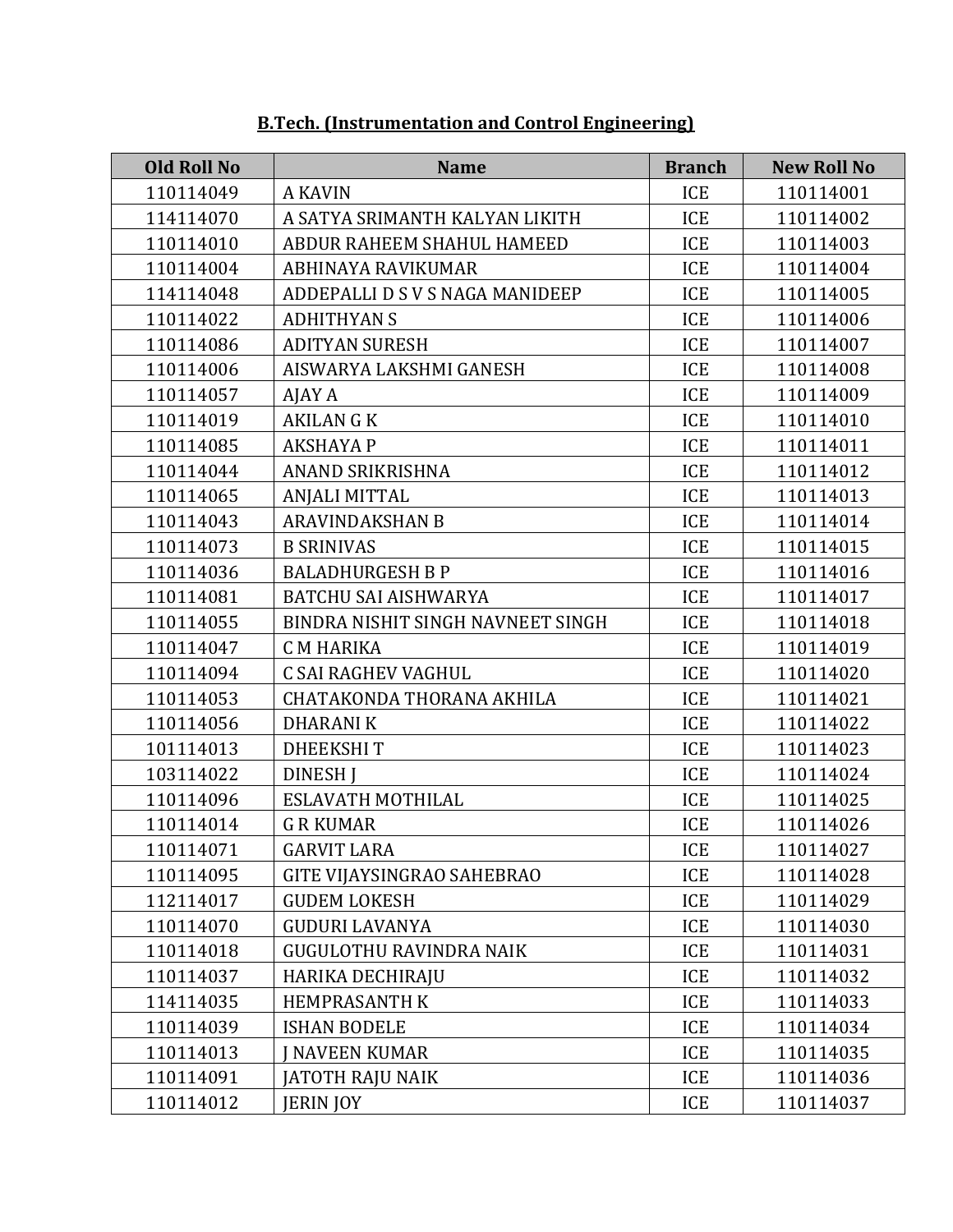| 114114099 | <b>K SREENIVAS</b>            | ICE        | 110114038 |
|-----------|-------------------------------|------------|-----------|
| 110114048 | KALANGADE AKSHAY RAMESH       | ICE        | 110114039 |
| 110114092 | KANCHANAPALLI LAKSHMI RAMYA   | ICE        | 110114040 |
| 114114075 | KANDHURI PRASHANTH            | ICE        | 110114041 |
| 110114089 | KARANAM RAKESH KUMAR          | ICE        | 110114042 |
| 110114046 | <b>KARTHICK M</b>             | ICE        | 110114043 |
| 112114003 | KEERTHANA NATARAJAN           | ICE        | 110114044 |
| 110114052 | KONDAPI VENKATA SAI CHAITANYA | ICE        | 110114045 |
| 114114019 | LANKAPALLI PRATHYUSHA         | ICE        | 110114046 |
| 112114033 | LINGALA VINEETHA              | ICE        | 110114047 |
| 110114020 | <b>M NIVETHA</b>              | ICE        | 110114048 |
| 112114006 | MADDALA DHANA SWAROOPA        | ICE        | 110114049 |
| 110114075 | MALLA VISHALA TEJASWINI       | ICE        | 110114050 |
| 112114039 | MANEPALLI HARISH KUMAR        | <b>ICE</b> | 110114051 |
| 110114064 | <b>MANI RANJAN</b>            | ICE        | 110114052 |
| 110114033 | MOHAMED NAVEED G              | ICE        | 110114053 |
| 110114058 | MOHAMMED DANISH ALI           | <b>ICE</b> | 110114054 |
| 110114059 | MULLAGIRI SUNIL BABU          | ICE        | 110114055 |
| 110114034 | NARAYANA AADITYA G            | ICE        | 110114056 |
| 103114074 | NIKHIL DATTA                  | ICE        | 110114057 |
| 110114031 | NIKITA BIRULI                 | ICE        | 110114058 |
| 110114029 | NITHISH KUMAR S               | ICE        | 110114059 |
| 110114026 | <b>P J SREERAMAN</b>          | ICE        | 110114060 |
| 110114061 | PASAM ARAVIND KUMAR REDDY     | ICE        | 110114061 |
| 110114067 | POTHULA ROHITHREDDY           | ICE        | 110114062 |
| 110114028 | PRADEEP KUMAR K K             | ICE        | 110114063 |
| 110114030 | PRATEEK VISHAL                | ICE        | 110114064 |
| 101114048 | PULAGAM SRAVYA HAASA          | ICE        | 110114065 |
| 110114015 | R ABISHEK                     | ICE        | 110114066 |
| 110114025 | R LOHITA                      | ICE        | 110114067 |
| 110114062 | R MURALIDHARAN                | ICE        | 110114068 |
| 103114018 | R. HANISHA                    | ICE        | 110114069 |
| 110114023 | <b>RAHUL N</b>                | ICE        | 110114070 |
| 110114054 | RALLAPALLI GOPIKRISHNA        | ICE        | 110114071 |
| 110114080 | ROKKAM RESHMA                 | ICE        | 110114072 |
| 110114041 | <b>S S FARHAD NAWAZ</b>       | ICE        | 110114073 |
| 114114077 | <b>S SUDHARSAN</b>            | ICE        | 110114074 |
| 110114082 | S VAIDHYA SUBRAMANIAN         | ICE        | 110114075 |
| 110114072 | <b>SHAIK AYYUB</b>            | ICE        | 110114076 |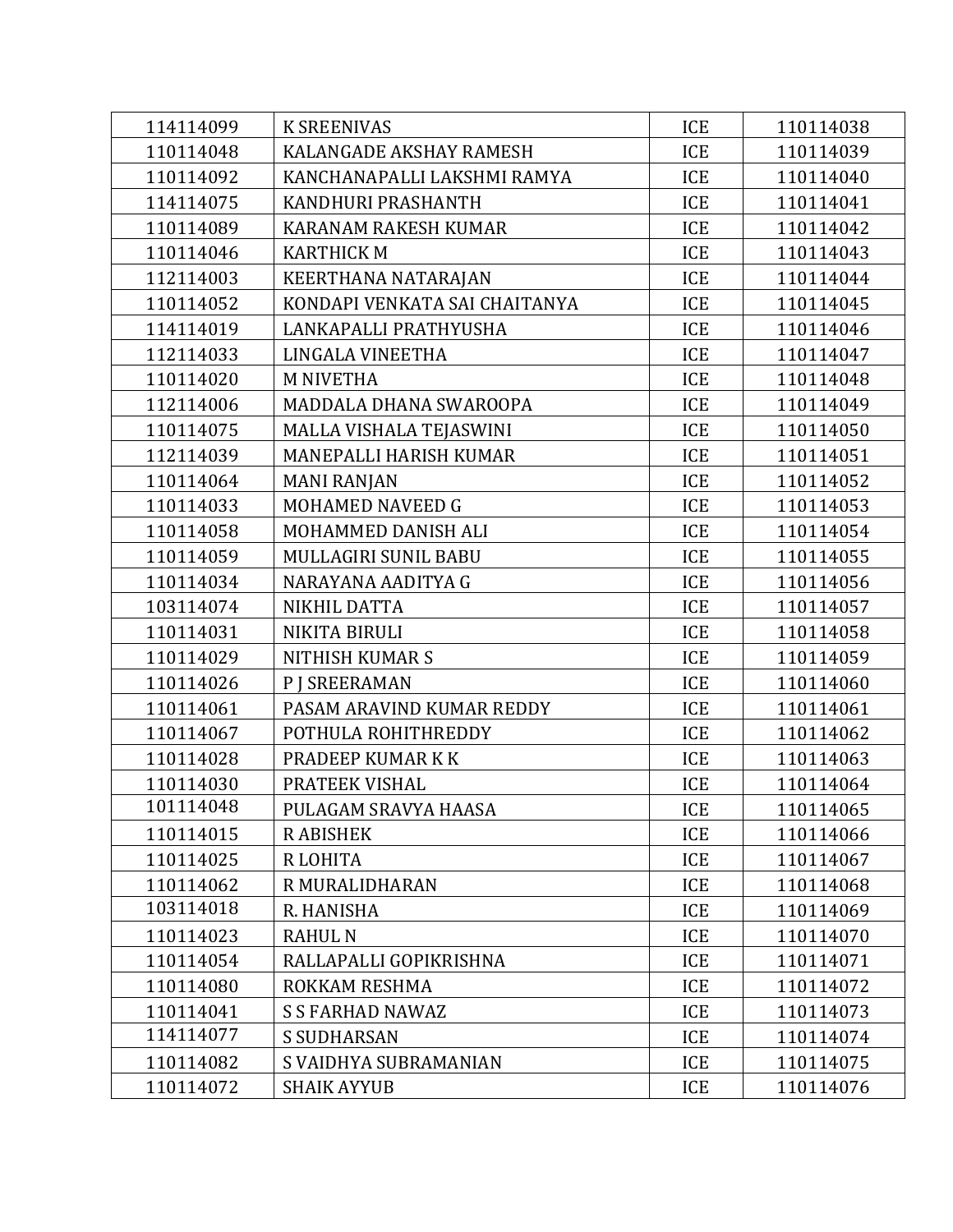| 110114087 | SHANKAR PANDIAN JAYASRI    | <b>ICE</b> | 110114077 |
|-----------|----------------------------|------------|-----------|
| 110114021 | <b>SHASHANK G</b>          | ICE        | 110114078 |
| 110114003 | SHRINIDHI VENKATESAN       | <b>ICE</b> | 110114079 |
| 110114032 | <b>SHRIYA S NARAYANAN</b>  | ICE        | 110114080 |
| 114114006 | SHUBHIKSHA THAMODHARAN     | ICE        | 110114081 |
| 110114027 | <b>SIVA PRIYA A</b>        | <b>ICE</b> | 110114082 |
| 114114101 | SOWPATI HEMANTH BABU       | ICE        | 110114083 |
| 110114077 | <b>SRINATH P</b>           | <b>ICE</b> | 110114084 |
| 110114088 | SUCHANDRIMA MANDAL         | ICE        | 110114085 |
| 110114084 | SUDDHAPALLI NEELA SHARVANI | <b>ICE</b> | 110114086 |
| 110114083 | SUNDARAVALLI A             | ICE        | 110114087 |
| 110114078 | <b>SWETHAL</b>             | <b>ICE</b> | 110114088 |
| 110114009 | TAHA KAMALAM ELANGOVAN     | ICE        | 110114089 |
| 110114069 | <b>TEJASWI NALLA</b>       | <b>ICE</b> | 110114090 |
| 112114015 | TINU HAREESSWAR R          | ICE        | 110114091 |
| 110114090 | UPPARA PRADEEP KUMAR       | ICE        | 110114092 |
| 114114022 | URANDUR PAVAN KALYAN       | ICE        | 110114093 |
| 110114045 | <b>V NAVEEN KUMAR</b>      | ICE        | 110114094 |
| 110114063 | <b>VANEESHA VEMURI</b>     | ICE        | 110114095 |
| 110114024 | VIGNESH G                  | ICE        | 110114096 |
| 110114005 | <b>VIKRANT VUYYURU</b>     | ICE        | 110114097 |
| 110114042 | <b>VISHWATH S</b>          | ICE        | 110114098 |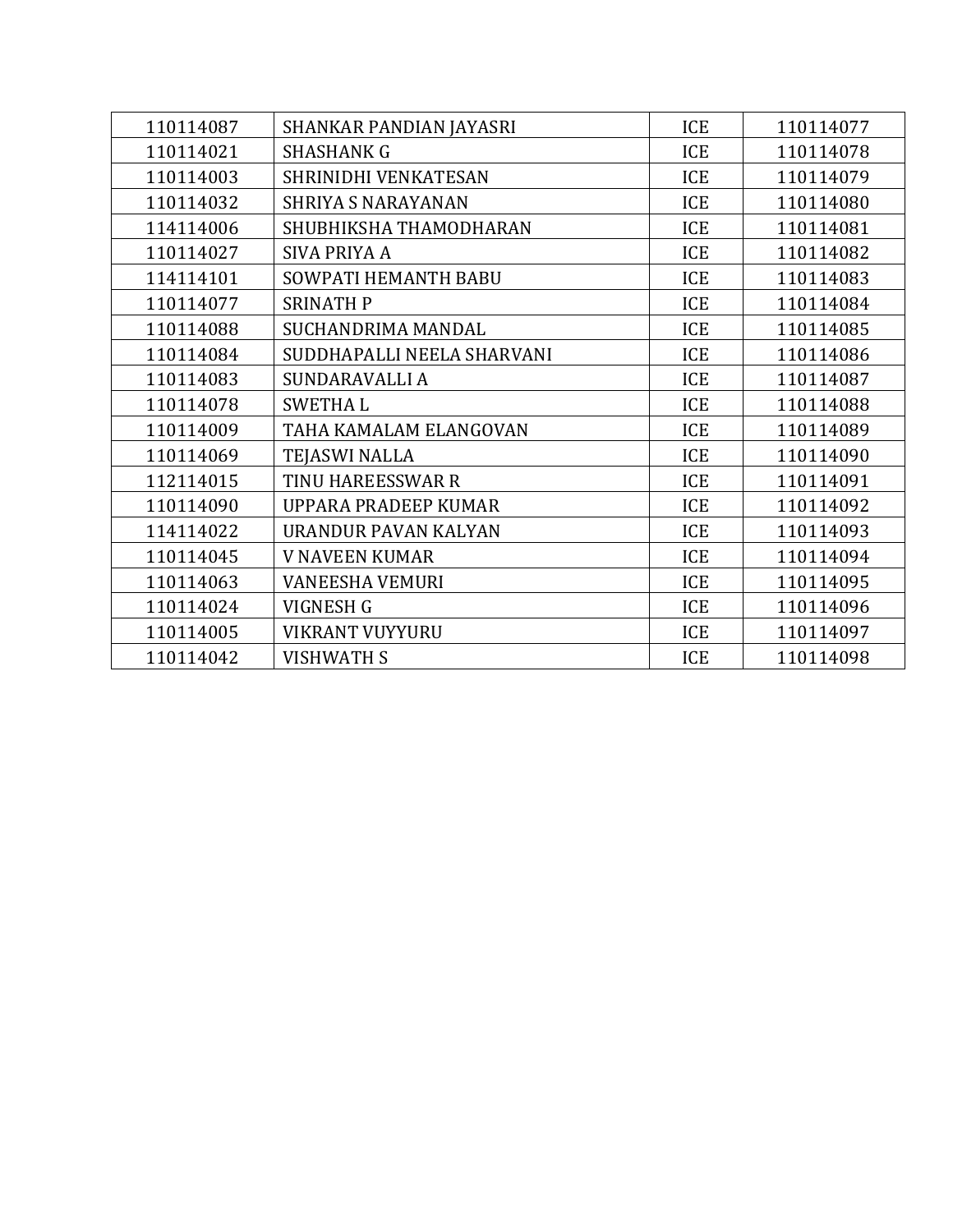| <b>Old Roll No</b> | <b>Name</b>                        | <b>Branch</b> | <b>New Roll No</b> |
|--------------------|------------------------------------|---------------|--------------------|
| 111114032          | A ABHINAND                         | <b>MECH</b>   | 111114001          |
| 111114031          | A HARISANKAR                       | <b>MECH</b>   | 111114002          |
| 111114009          | AAKASH NAYANKUMAR BHATT            | <b>MECH</b>   | 111114003          |
| 111114069          | AAMOORU ANANTHA SAI VENKATA VARUN  | <b>MECH</b>   | 111114004          |
| 111114060          | <b>ABHIJEET ANAND</b>              | <b>MECH</b>   | 111114005          |
| 107114014          | <b>ABINAASH M</b>                  | <b>MECH</b>   | 111114006          |
| 111114008          | ACHUTHAN AJITH KUMAR               | <b>MECH</b>   | 111114007          |
| 111114002          | ADITHYAN SENTHIL ATHIBAN           | <b>MECH</b>   | 111114008          |
| 111114001          | <b>ADWAIT AMBASKAR</b>             | <b>MECH</b>   | 111114009          |
| 111114020          | <b>AKASH S</b>                     | <b>MECH</b>   | 111114010          |
| 111114004          | ALAN DE ILANGO GEORGE              | <b>MECH</b>   | 111114011          |
| 111114068          | AMBAVARAM RAMAKRISHNANANDHAN REDDY | <b>MECH</b>   | 111114012          |
| 111114022          | AMEYA NANDAKUMAR POTEY             | <b>MECH</b>   | 111114013          |
| 111114095          | <b>AMIT KUMAR SINGH</b>            | <b>MECH</b>   | 111114014          |
| 107114013          | <b>ANAND MAHESH</b>                | <b>MECH</b>   | 111114015          |
| 111114065          | <b>ANANTHIR</b>                    | <b>MECH</b>   | 111114016          |
| 103114094          | <b>ANKIT KUMAR</b>                 | <b>MECH</b>   | 111114017          |
| 111114058          | <b>ARUN KRISHNAN P</b>             | <b>MECH</b>   | 111114018          |
| 111114028          | ARUN SRINIVASAN N                  | <b>MECH</b>   | 111114019          |
| 111114026          | ASHWATH S VENKATARAMAN             | <b>MECH</b>   | 111114020          |
| 107114037          | <b>ASHWIN KRISHNAN</b>             | <b>MECH</b>   | 111114021          |
| 111114078          | <b>B BABU</b>                      | <b>MECH</b>   | 111114022          |
| 111114052          | <b>B R DHARNESH</b>                | <b>MECH</b>   | 111114023          |
| 111114074          | <b>B RAGHAVENDRA</b>               | <b>MECH</b>   | 111114024          |
| 111114084          | <b>BHAVSAR MEET RAJESHBHAI</b>     | <b>MECH</b>   | 111114025          |
| 111114075          | <b>BODDU GURU LEELASAIDEV</b>      | <b>MECH</b>   | 111114026          |
| 111114077          | BOLLAM ADITYA VENKATA RANGA        | <b>MECH</b>   | 111114027          |
| 103114064          | CHANDRAKANTI SRI HARSHA            | <b>MECH</b>   | 111114028          |
| 111114073          | CHENNURU VENKATA YASHWANTH TEJA    | MECH          | 111114029          |
| 103114052          | D VAMSI KRISHNA YADAV              | <b>MECH</b>   | 111114030          |
| 111114070          | DEEPAK KUMAR SHARMA                | <b>MECH</b>   | 111114031          |
| 111114033          | DEVARAJ SUBRAMANI                  | <b>MECH</b>   | 111114032          |
| 103114065          | DHANALAKOTA PRAVEEN                | MECH          | 111114033          |
| 111114036          | E MESHVANTH KAMTOO                 | MECH          | 111114034          |
| 111114089          | ELURI MANOJ KUMAR                  | <b>MECH</b>   | 111114035          |
| 111114051          | <b>FAYIS YOUSAF</b>                | MECH          | 111114036          |
| 103114030          | G BALA MURALI KRISHNA              | MECH          | 111114037          |

## **B.Tech. (Mechanical Engineering)**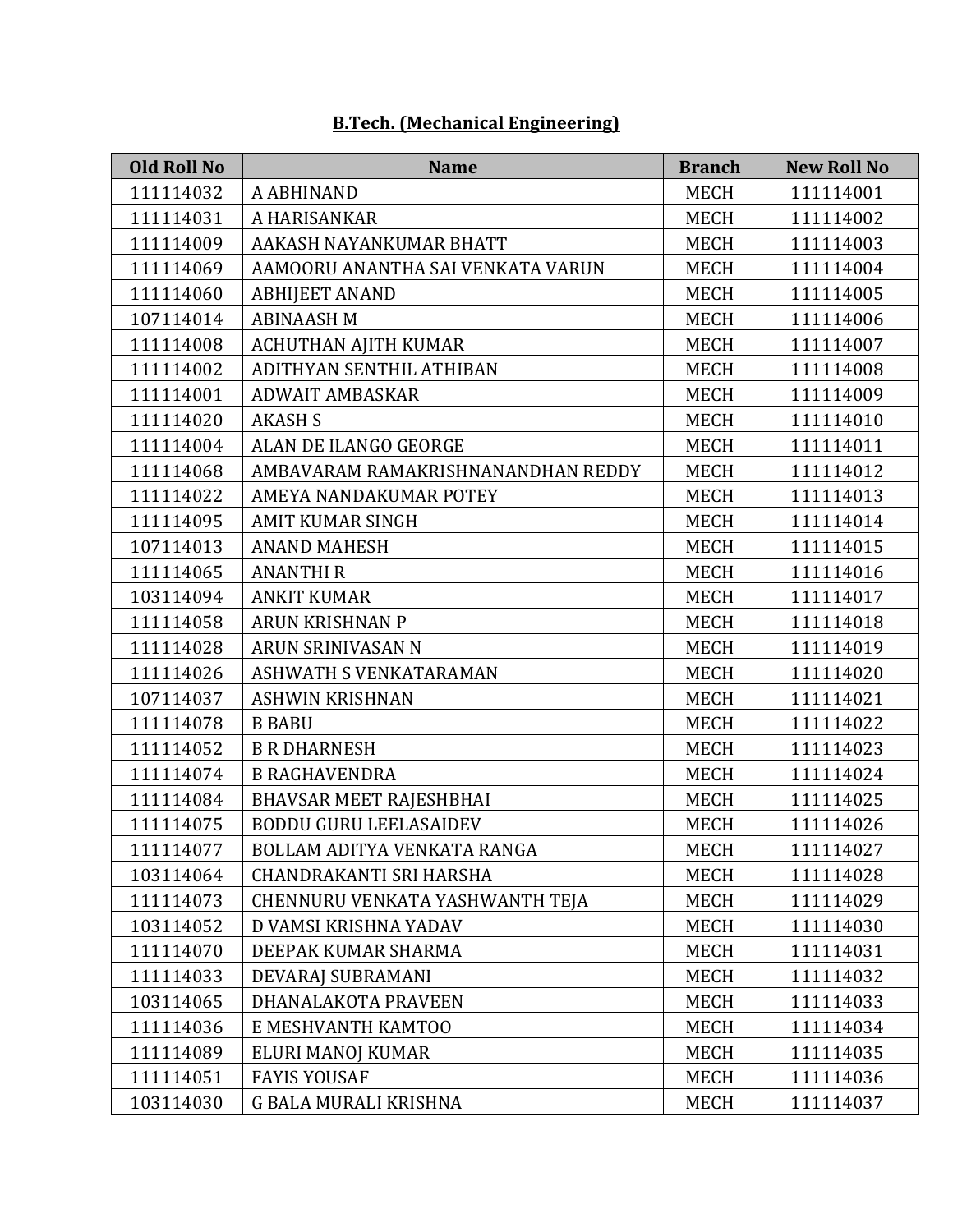| 111114059 | <b>G RAKESH SHARMA</b>          | <b>MECH</b> | 111114038 |
|-----------|---------------------------------|-------------|-----------|
| 111114097 | <b>GALLA CHETAN</b>             | <b>MECH</b> | 111114039 |
| 114114043 | <b>GEORGE MATHEW</b>            | <b>MECH</b> | 111114040 |
| 111114054 | <b>GRANDHE NARESH BABU</b>      | <b>MECH</b> | 111114041 |
| 111114040 | <b>GRASHIN CJOY</b>             | <b>MECH</b> | 111114042 |
| 111114029 | <b>HARIHARAN S</b>              | <b>MECH</b> | 111114043 |
| 111114062 | <b>HARISH KUMAR K R</b>         | <b>MECH</b> | 111114044 |
| 111114102 | <b>INDUJAN A</b>                | <b>MECH</b> | 111114045 |
| 111114063 | J RANJITH KUMAR                 | <b>MECH</b> | 111114046 |
| 111114015 | <b>IVSS PAVAN KUMAR</b>         | <b>MECH</b> | 111114047 |
| 111114050 | <b>JARPULA RAJU</b>             | <b>MECH</b> | 111114048 |
| 111114030 | <b>JASVANTH KN</b>              | <b>MECH</b> | 111114049 |
| 111114007 | <b>JESWIN WILLIAM</b>           | <b>MECH</b> | 111114050 |
| 111114079 | K BALAJI GANESH                 | <b>MECH</b> | 111114051 |
| 111114042 | K DURGA PRAKASH                 | <b>MECH</b> | 111114052 |
| 111114045 | <b>K PRASHANTH</b>              | <b>MECH</b> | 111114053 |
| 111114100 | KANURU SAI PRASAD               | <b>MECH</b> | 111114054 |
| 111114025 | KARTIK PRAKASH                  | <b>MECH</b> | 111114055 |
| 111114087 | KOMMANABOINA NITHYAVIVEK        | <b>MECH</b> | 111114056 |
| 111114099 | KOPPARTHI RAHUL                 | <b>MECH</b> | 111114057 |
| 111114048 | <b>LOIS K SABU</b>              | <b>MECH</b> | 111114058 |
| 111114012 | MONISH MAHENDRA ASWANI          | <b>MECH</b> | 111114059 |
| 111114011 | MUHAMMED ABDULKARIM PAMBINEZATH | <b>MECH</b> | 111114060 |
| 111114037 | N SIDDARTH                      | <b>MECH</b> | 111114061 |
| 111114003 | NIKHIL RAJAN                    | <b>MECH</b> | 111114062 |
| 111114072 | NILAY JUNGHARE                  | <b>MECH</b> | 111114063 |
| 107114043 | P G VISHAL RAGHAVENDRA          | <b>MECH</b> | 111114064 |
| 111114066 | PALA BALAIAHPALLI AQUIB         | <b>MECH</b> | 111114065 |
| 110114076 | PATIBANDLA VENKATA SASI KALYAN  | <b>MECH</b> | 111114066 |
| 111114064 | PRADEEP R                       | MECH        | 111114067 |
| 111114094 | PRAJAPATI NEHAL                 | <b>MECH</b> | 111114068 |
| 111114005 | PRAKASH SANKAR                  | <b>MECH</b> | 111114069 |
| 111114013 | R GOVIND PILLAI                 | <b>MECH</b> | 111114070 |
| 111114034 | R VARUN PRASANNA                | <b>MECH</b> | 111114071 |
| 103114036 | RACHUMALLU SAI SRIKANTH GUPTHA  | <b>MECH</b> | 111114072 |
| 111114046 | <b>RAHUL JHADE</b>              | <b>MECH</b> | 111114073 |
| 103114062 | RAVI TEJA G                     | <b>MECH</b> | 111114074 |
| 111114096 | <b>REVANTH M</b>                | <b>MECH</b> | 111114075 |
| 111114080 | S GOKUL                         | <b>MECH</b> | 111114076 |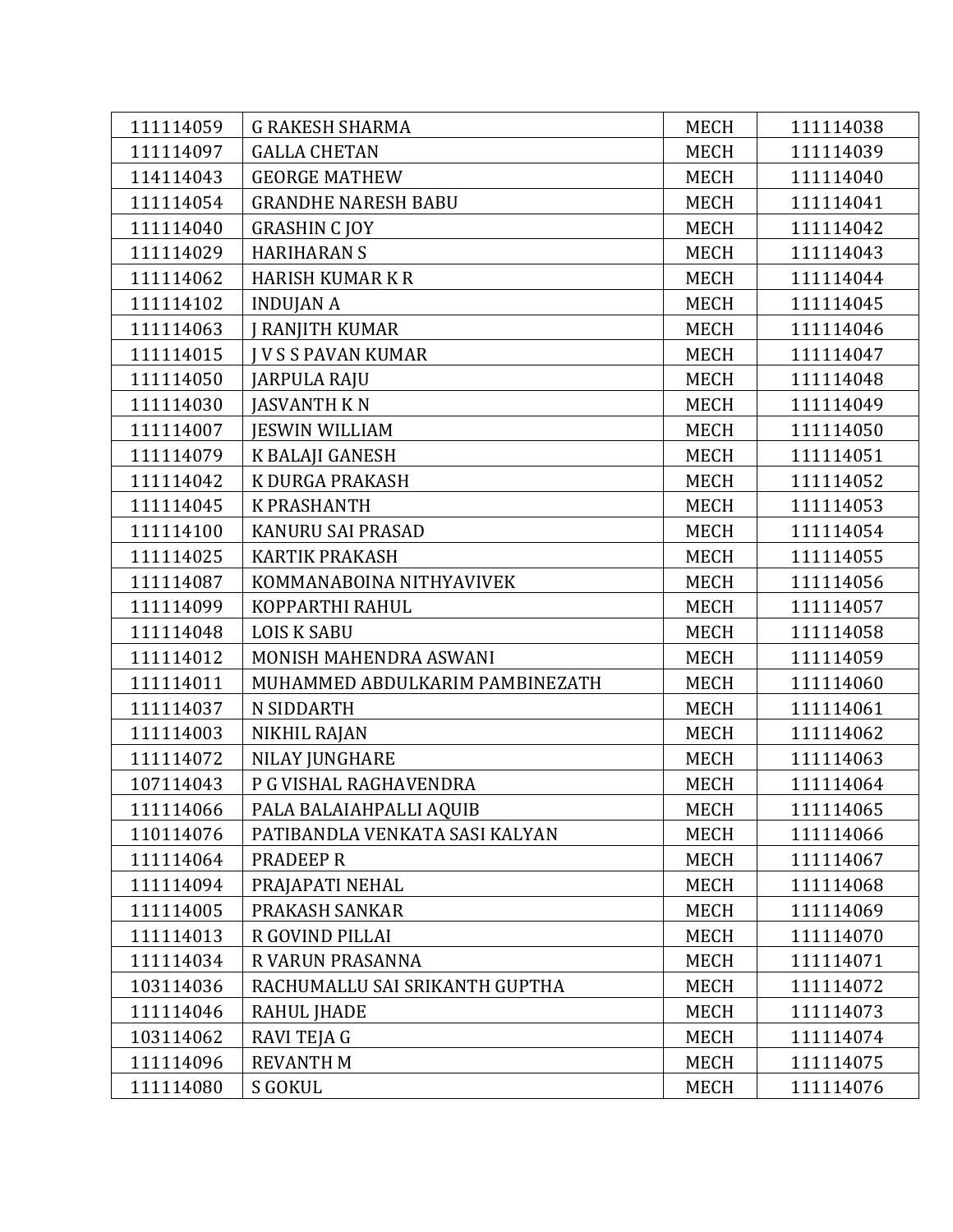| 111114017 | S MUHAMMAD SUHAIL                   | <b>MECH</b> | 111114077 |
|-----------|-------------------------------------|-------------|-----------|
| 103114039 | <b>S RANJITH</b>                    | <b>MECH</b> | 111114078 |
| 111114024 | <b>S SAI GANESH</b>                 | <b>MECH</b> | 111114079 |
| 111114081 | <b>SVS ROHIT</b>                    | <b>MECH</b> | 111114080 |
| 111114039 | <b>S VIVEK SUBRAMANIAM</b>          | MECH        | 111114081 |
| 111114093 | SAGINA SAI KUMAR PADAL              | <b>MECH</b> | 111114082 |
| 111114049 | <b>SAI VINAYAK G</b>                | <b>MECH</b> | 111114083 |
| 111114035 | SAKTHIVEL V                         | <b>MECH</b> | 111114084 |
| 111114047 | <b>SAMPAT KUMAR</b>                 | <b>MECH</b> | 111114085 |
| 103114066 | SANATI VENKATESH                    | MECH        | 111114086 |
| 111114086 | <b>SHAKTHIDHAR B</b>                | <b>MECH</b> | 111114087 |
| 111114006 | SHARATH ABHISHEK M                  | <b>MECH</b> | 111114088 |
| 111114019 | <b>SHRAVAN MURALI</b>               | <b>MECH</b> | 111114089 |
| 111114085 | SIBANANDA PANIGRAHY                 | <b>MECH</b> | 111114090 |
| 111114038 | SIDDHARTH PALANICHAMY S             | <b>MECH</b> | 111114091 |
| 111114101 | SIVAGAR BASKERAN                    | <b>MECH</b> | 111114092 |
| 111114044 | <b>SKHEM KUPAR RYMBAI</b>           | <b>MECH</b> | 111114093 |
| 111114041 | SONKAR KSHITIJ SURESH               | <b>MECH</b> | 111114094 |
| 111114061 | <b>SOURABH DAS</b>                  | <b>MECH</b> | 111114095 |
| 111114057 | <b>SRIRAM R</b>                     | <b>MECH</b> | 111114096 |
| 103114017 | <b>SUDEEP KUMAR</b>                 | <b>MECH</b> | 111114097 |
| 111114010 | <b>SURAJ SURESH</b>                 | <b>MECH</b> | 111114098 |
| 111114098 | <b>SURVE SAIKUMAR</b>               | <b>MECH</b> | 111114099 |
| 110114035 | T BALARATHNAVELU                    | <b>MECH</b> | 111114100 |
| 111114055 | T P EASWAR ARUMUGAM                 | <b>MECH</b> | 111114101 |
| 111114082 | TANGSALI KAUSTUBH MAHESH            | <b>MECH</b> | 111114102 |
| 103114082 | TATAPUDI RAMA SUNDARA SURYA SRIDHAR | MECH        | 111114103 |
| 107114027 | <b>THAYAPPAN S</b>                  | <b>MECH</b> | 111114104 |
| 111114056 | <b>VENKATESH M</b>                  | <b>MECH</b> | 111114105 |
| 111114027 | <b>VENKATESH MODI</b>               | MECH        | 111114106 |
| 111114016 | <b>VI MUKUND</b>                    | <b>MECH</b> | 111114107 |
| 111114043 | VINAY KRISHNA G                     | <b>MECH</b> | 111114108 |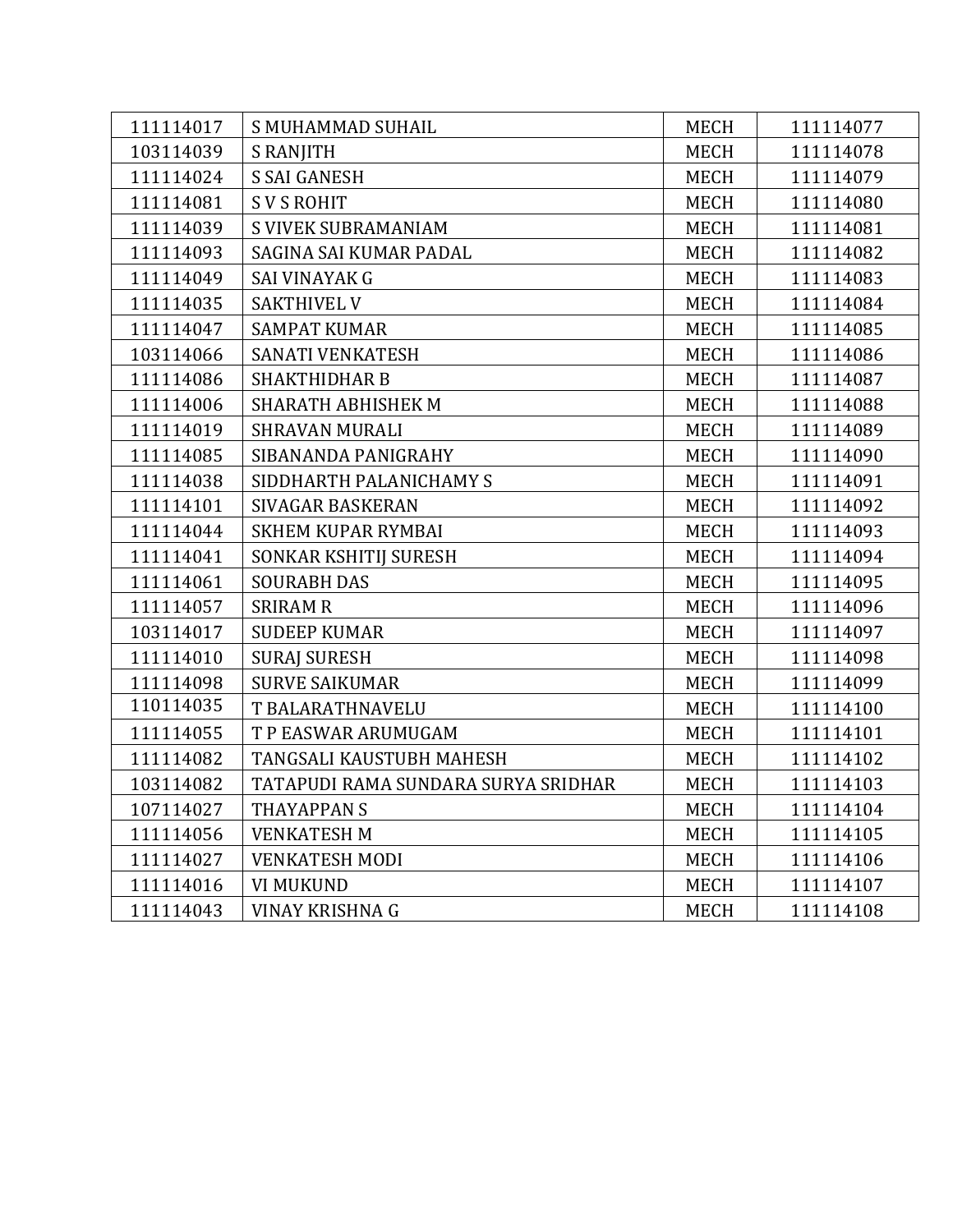| <b>Old Roll No</b> | <b>Name</b>                     | <b>Branch</b> | <b>New Roll No</b> |
|--------------------|---------------------------------|---------------|--------------------|
| 112114064          | AKKINENI SRI RATNA              | <b>MME</b>    | 112114001          |
| 112114021          | <b>AKSHAYA RAM V</b>            | <b>MME</b>    | 112114002          |
| 112114002          | AMALAN THIYAGARAJAH             | <b>MME</b>    | 112114003          |
| 112114044          | <b>AMRIT RAJ</b>                | <b>MME</b>    | 112114004          |
| 112114075          | APPALABATHULA SIVA TEJA         | <b>MME</b>    | 112114005          |
| 112114023          | <b>CHOUTURU MADHAV</b>          | <b>MME</b>    | 112114006          |
| 112114078          | DANDALA SRIJA                   | <b>MME</b>    | 112114007          |
| 112114005          | DAYASUDHAN GANESH               | <b>MME</b>    | 112114008          |
| 112114049          | DEVARAJU LIKHITHA SAI           | <b>MME</b>    | 112114009          |
| 112114070          | <b>DHANUSH KP</b>               | <b>MME</b>    | 112114010          |
| 112114009          | <b>DIVAKAR K</b>                | <b>MME</b>    | 112114011          |
| 112114029          | DOPPALAPUDI MOHAN SAI           | <b>MME</b>    | 112114012          |
| 112114040          | E ARTHI                         | <b>MME</b>    | 112114013          |
| 101114036          | <b>FEBIN P</b>                  | <b>MME</b>    | 112114014          |
| 112114063          | <b>G SATHISH</b>                | <b>MME</b>    | 112114015          |
| 112114030          | <b>GAJAWADA NIRUPAMA</b>        | <b>MME</b>    | 112114016          |
| 112114048          | <b>GAUTHAM MAHADEVAN</b>        | <b>MME</b>    | 112114017          |
| 112114069          | <b>GOKUL M</b>                  | <b>MME</b>    | 112114018          |
| 112114024          | <b>HARI PRASATH H</b>           | <b>MME</b>    | 112114019          |
| 112114092          | <b>JANANI K</b>                 | <b>MME</b>    | 112114020          |
| 114114027          | <b>JAYADEEPAN S</b>             | <b>MME</b>    | 112114021          |
| 112114020          | KALIGATLA RAMYA SAI             | <b>MME</b>    | 112114022          |
| 112114046          | <b>KALYAN V N S</b>             | <b>MME</b>    | 112114023          |
| 112114073          | KANTHETI VENKATA VENU SAI ANAND | <b>MME</b>    | 112114024          |
| 112114066          | KOTIKANYADANAM ARAVIND          | <b>MME</b>    | 112114025          |
| 112114062          | KUKATLAPALLI RAHUL              | <b>MME</b>    | 112114026          |
| 112114087          | KUNIGARI VENKATA HEMANTH KUMAR  | <b>MME</b>    | 112114027          |
| 112114013          | L JANALAKSHMAN                  | <b>MME</b>    | 112114028          |
| 112114080          | LENKA JAYAPRAKASH               | <b>MME</b>    | 112114029          |
| 112114072          | MADHOUMITHAA VEERASETHU         | <b>MME</b>    | 112114030          |
| 112114094          | <b>MUHIL ARASAN S</b>           | <b>MME</b>    | 112114031          |
| 112114061          | <b>MUKUNT B HARIS</b>           | <b>MME</b>    | 112114032          |
| 112114081          | NANDIKA VINAYKUMAR REDDY        | <b>MME</b>    | 112114033          |
| 112114083          | <b>OM PRAKASH</b>               | <b>MME</b>    | 112114034          |
| 112114036          | <b>PAILA SURESH</b>             | <b>MME</b>    | 112114035          |
| 112114076          | PENDLI RAVICHANDER              | <b>MME</b>    | 112114036          |
| 112114004          | PERIYASAMY DHARSHIKA            | MME           | 112114037          |

#### **B.Tech. (Metallurgical and Materials Engineering)**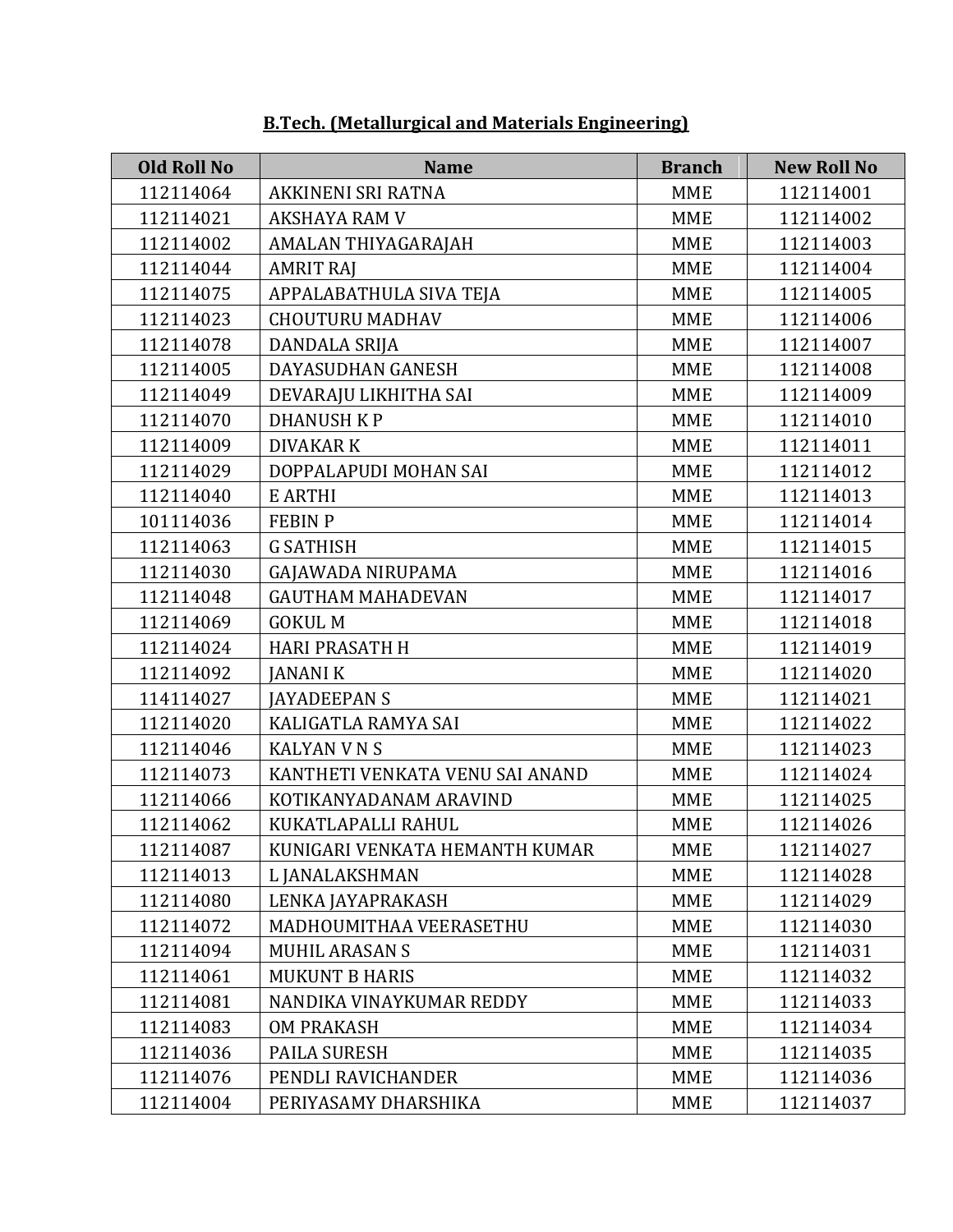| 112114055 | <b>RAGAVENDRAN K</b>           | <b>MME</b> | 112114038 |
|-----------|--------------------------------|------------|-----------|
| 112114008 | <b>REVATHIP</b>                | <b>MME</b> | 112114039 |
| 112114074 | RONANKI JAGADISH CHANDRA KUMAR | <b>MME</b> | 112114040 |
| 112114068 | <b>S DIVYA</b>                 | <b>MME</b> | 112114041 |
| 112114007 | <b>SHARIHARAN</b>              | <b>MME</b> | 112114042 |
| 112114043 | <b>S MUGHILAN</b>              | <b>MME</b> | 112114043 |
| 112114016 | <b>S PRASANTH VASAN</b>        | <b>MME</b> | 112114044 |
| 112114001 | SABIR MUHAMMED SHAMNAD         | <b>MME</b> | 112114045 |
| 112114091 | <b>SHAKTHI BALAN D</b>         | <b>MME</b> | 112114046 |
| 112114012 | <b>SHANMUGAM K R</b>           | <b>MME</b> | 112114047 |
| 112114059 | <b>SHARATH BABU PASULA</b>     | <b>MME</b> | 112114048 |
| 112114054 | <b>SHIVAPRAKASH B</b>          | <b>MME</b> | 112114049 |
| 112114086 | SIDDHARTH SIVARAMAN            | <b>MME</b> | 112114050 |
| 112114050 | SIRIPALLI NEEHARIKA            | <b>MME</b> | 112114051 |
| 112114060 | SRI DIVYA CHINTHA              | <b>MME</b> | 112114052 |
| 112114079 | <b>STUTEE NANDA</b>            | <b>MME</b> | 112114053 |
| 112114093 | <b>SUDARSHAN D</b>             | <b>MME</b> | 112114054 |
| 112114071 | <b>SUMANTH CHUNDRU</b>         | <b>MME</b> | 112114055 |
| 112114037 | SUPRIYA TIGGA                  | <b>MME</b> | 112114056 |
| 112114082 | TEPPALA DHARMA TEJA            | <b>MME</b> | 112114057 |
| 112114089 | <b>UDAY KANT RAJAK</b>         | <b>MME</b> | 112114058 |
| 112114085 | <b>VARTHI</b>                  | <b>MME</b> | 112114059 |
| 112114019 | <b>V ARUNTEJ</b>               | <b>MME</b> | 112114060 |
| 112114077 | <b>VARSHINI SRIRAM</b>         | <b>MME</b> | 112114061 |
| 112114088 | VASIMALLA JEEVAN BENNY         | <b>MME</b> | 112114062 |
| 112114047 | <b>VIGNESH S</b>               | <b>MME</b> | 112114063 |
| 112114090 | VISHAL RAGHUWANSHI             | <b>MME</b> | 112114064 |
| 112114084 | YALALA AKSHITH                 | <b>MME</b> | 112114065 |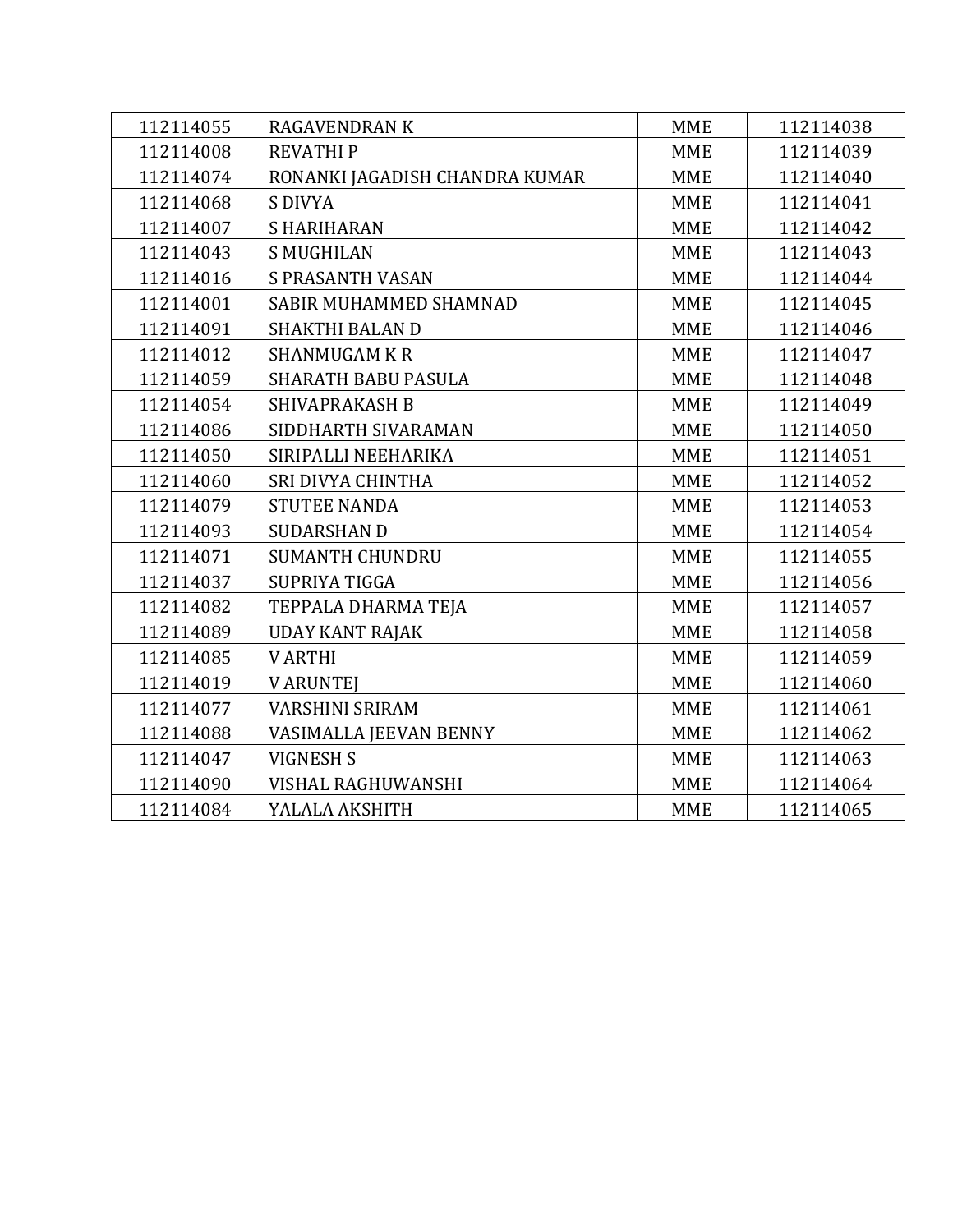| <b>Old Roll No</b> | <b>Name</b>                    | <b>Branch</b>   | <b>New Roll No</b> |
|--------------------|--------------------------------|-----------------|--------------------|
| 114114042          | A ASHIQ MOHAMMED               | <b>PRO</b>      | 114114001          |
| 114114109          | A KEERTHANA                    | <b>PRO</b>      | 114114002          |
| 114114067          | <b>ABEL VARGHESE</b>           | <b>PRO</b>      | 114114003          |
| 114114033          | <b>ADHARSH G</b>               | <b>PRO</b>      | 114114004          |
| 114114045          | AHSANULLAHNOWBAL A             | <b>PRO</b>      | 114114005          |
| 114114102          | <b>ANIRUDH TV</b>              | <b>PRO</b>      | 114114006          |
| 101114049          | <b>ANISH THANKACHAN</b>        | <b>PRO</b>      | 114114007          |
| 112114041          | <b>ANKESH KUMAR</b>            | <b>PRO</b>      | 114114008          |
| 114114032          | ANOOP KUMAR MEENA              | <b>PRO</b>      | 114114009          |
| 114114013          | ANU PRIYA KOMESWARAN           | <b>PRO</b>      | 114114010          |
| 114114010          | <b>ARAVIND H</b>               | <b>PRO</b>      | 114114011          |
| 112114056          | <b>ARAVIND M</b>               | <b>PRO</b>      | 114114012          |
| 114114028          | <b>ARAVINTH S</b>              | <b>PRO</b>      | 114114013          |
| 114114076          | <b>ARUNKS</b>                  | <b>PRO</b>      | 114114014          |
| 114114068          | <b>ARUN KUMAR R</b>            | <b>PRO</b>      | 114114015          |
| 114114065          | ATHOTA PRAMODH                 | <b>PRO</b>      | 114114016          |
| 114114100          | <b>AVINASH MEKA</b>            | <b>PRO</b>      | 114114017          |
| 114114103          | <b>BOLNEYTI SRINIKHIL</b>      | <b>PRO</b>      | 114114018          |
| 114114057          | CH ANANTH SIVA SAI PAVAN KUMAR | <b>PRO</b>      | 114114019          |
| 114114069          | <b>CHALUMURI PAVAN KUMAR</b>   | <b>PRO</b>      | 114114020          |
| 112114058          | <b>CHEKURI HRISHIKESH</b>      | <b>PRO</b>      | 114114021          |
| 114114037          | <b>D S RAMASWAMY</b>           | <b>PRO</b>      | 114114022          |
| 114114030          | <b>DAKSH KHANTER</b>           | <b>PRO</b>      | 114114023          |
| 114114092          | DEVARAKONDA SRINADH            | <b>PRO</b>      | 114114024          |
| 114114040          | <b>DINESH R</b>                | <b>PRO</b>      | 114114025          |
| 112114032          | EDWIN C                        | <b>PRO</b>      | 114114026          |
| 114114090          | ERUKALA SURENDER               | PR <sub>O</sub> | 114114027          |
| 114114009          | <b>GOKUL RAJ</b>               | <b>PRO</b>      | 114114028          |
| 114114066          | <b>GOWTHAM R</b>               | <b>PRO</b>      | 114114029          |
| 114114085          | <b>GUGULOTHU THIRUPATHI</b>    | <b>PRO</b>      | 114114030          |
| 114114050          | <b>HARDIK H DUBAL</b>          | <b>PRO</b>      | 114114031          |
| 114114017          | <b>HARI ANAND P</b>            | <b>PRO</b>      | 114114032          |
| 114114080          | <b>INDHUJAKR</b>               | <b>PRO</b>      | 114114033          |
| 114114105          | <b>INJETI ANUDEEP</b>          | <b>PRO</b>      | 114114034          |
| 114114064          | <b>JAGADEESH KUMAR S</b>       | <b>PRO</b>      | 114114035          |
| 114114111          | JAYACHARAN DEVENDRAN           | <b>PRO</b>      | 114114036          |
| 114114036          | K CHIDAMBARA NEELESH           | <b>PRO</b>      | 114114037          |

# **B.Tech. (Production Engineering)**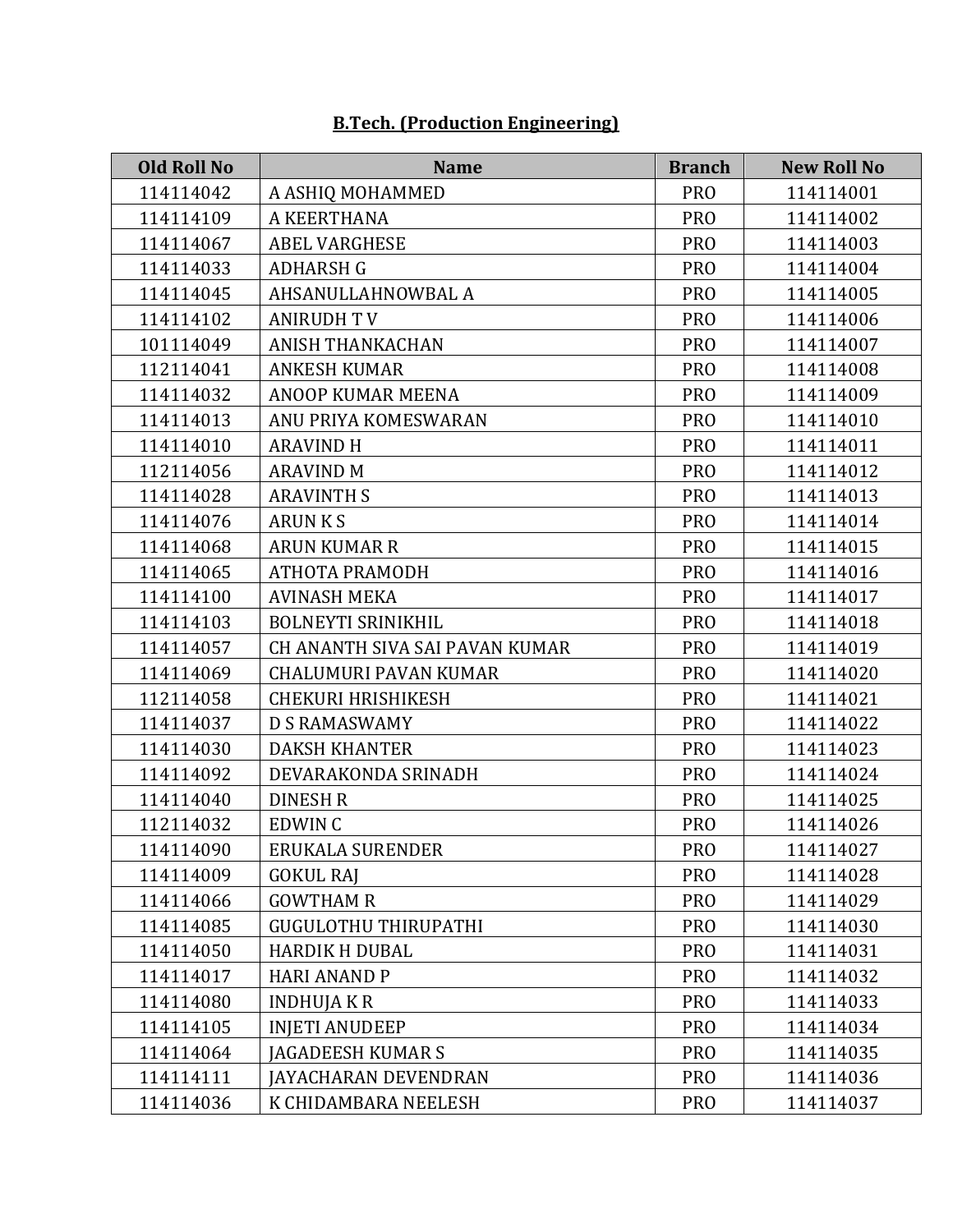| 114114053 | KALAVALAPALLI VENKATA SAI ABHINAI | <b>PRO</b>      | 114114038 |
|-----------|-----------------------------------|-----------------|-----------|
| 114114110 | KATARIYA DIVYESH SHANKAR          | <b>PRO</b>      | 114114039 |
| 114114024 | KAVIN NIVANTHAN G                 | <b>PRO</b>      | 114114040 |
| 114114023 | KAVYA BHAVARAJU                   | <b>PRO</b>      | 114114041 |
| 114114083 | KHATRAVATH RENUKA                 | <b>PRO</b>      | 114114042 |
| 114114011 | KOMMARAJU SAI GOWTHAM             | <b>PRO</b>      | 114114043 |
| 114114029 | KUNCHANAPALLI RAJESH              | <b>PRO</b>      | 114114044 |
| 114114062 | KURUKUNDA HARSHAVARDHAN REDDY     | <b>PRO</b>      | 114114045 |
| 114114025 | <b>MARIAH CHRISTY N</b>           | <b>PRO</b>      | 114114046 |
| 114114098 | <b>MATHEW GEORGE</b>              | PR <sub>O</sub> | 114114047 |
| 114114051 | MENTE SRI VENKATA NITISH          | <b>PRO</b>      | 114114048 |
| 114114046 | MUTHU KUMARAN M                   | <b>PRO</b>      | 114114049 |
| 114114107 | NANDHA AAKASH R.E                 | <b>PRO</b>      | 114114050 |
| 112114031 | <b>NAVEEN KUMARAN K</b>           | <b>PRO</b>      | 114114051 |
| 114114041 | P KUSUMA                          | <b>PRO</b>      | 114114052 |
| 114114004 | P Z MOHAMED HAFEEZ                | <b>PRO</b>      | 114114053 |
| 112114052 | PALLI CHAKRADHAR                  | <b>PRO</b>      | 114114054 |
| 114114074 | PHIDIALA NORA NONGBRI             | <b>PRO</b>      | 114114055 |
| 114114034 | PHUNITH KUMAR V                   | <b>PRO</b>      | 114114056 |
| 114114087 | PILLAI VIKASH JANAKIRAMAN         | <b>PRO</b>      | 114114057 |
| 114114072 | PRANAV KUMAR M                    | <b>PRO</b>      | 114114058 |
| 114114112 | PUJARI VASANTH KUMAR              | <b>PRO</b>      | 114114059 |
| 114114020 | R KIRUTHIKA                       | <b>PRO</b>      | 114114060 |
| 114114089 | <b>R RAHUL</b>                    | <b>PRO</b>      | 114114061 |
| 114114005 | RAJENDRAN ARVIND                  | <b>PRO</b>      | 114114062 |
| 114114063 | RAVULA NIKHIL                     | <b>PRO</b>      | 114114063 |
| 114114060 | <b>RISHABH GAUR</b>               | <b>PRO</b>      | 114114064 |
| 114114093 | <b>RITIK VERMA</b>                | <b>PRO</b>      | 114114065 |
| 114114049 | <b>ROHITP</b>                     | <b>PRO</b>      | 114114066 |
| 112114022 | ROHITH PRASATH                    | <b>PRO</b>      | 114114067 |
| 114114096 | S AGIL                            | <b>PRO</b>      | 114114068 |
| 112114011 | <b>S KEERTHANA</b>                | <b>PRO</b>      | 114114069 |
| 114114113 | <b>S SRUSHIKESH</b>               | <b>PRO</b>      | 114114070 |
| 114114108 | S.ARJUN                           | <b>PRO</b>      | 114114071 |
| 114114016 | <b>SAILESH G</b>                  | <b>PRO</b>      | 114114072 |
| 114114055 | <b>SALONI YADAV</b>               | <b>PRO</b>      | 114114073 |
| 114114044 | SAMRUDDHA KOKARE                  | <b>PRO</b>      | 114114074 |
| 114114002 | SANJAY RAJASEKARAN                | <b>PRO</b>      | 114114075 |
| 114114012 | SANUJAN KARUNAGARAN               | <b>PRO</b>      | 114114076 |